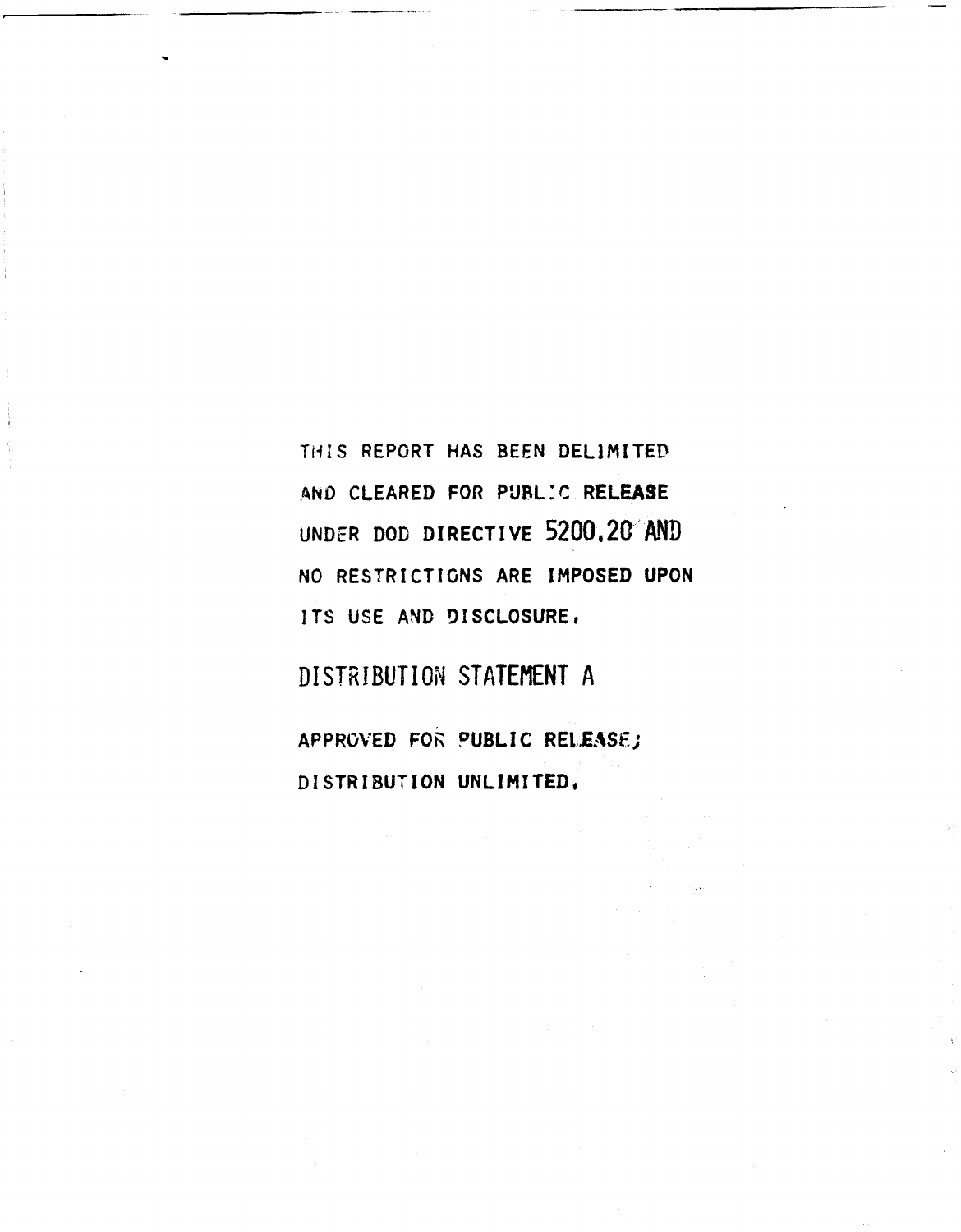# Armed Services Technical Information Hgency **Reproduced** by DOCUMENT SERVICE CENTER KNOTT BUILDING, DAYTON, 2, OHIO

This document is the property of the United States Government. It is furnished for the duration of the contract and shall be returned when no longer required, or upon recall by ASTIA to the following address: Armed Services Technical Information Agency, Document Service Center, Knott Building, Dayton 2, Ohic.

NOTICE: WHEN GOVERNMENT OR OTHER DRAWINGS, SPECIFICATIONS OR OTHER DATA ARE USED FOR ANY PURPOSE OTHER THAN IN CONNECTION WITH A DEFINITELY RELATED GOVERNMENT PROCUREMENT OPERATION, THE U. S. GOVERNMENT THEREBY INCURS NO RESPONSIBILITY, NOR ANY OBLIGATION WHATSOEVER; AND THE FACT THAT THE GOVERNMENT MAY HAVE FORMULATED, FURNISHED, OR IN ANY WAY SUPPLIED THE SAID DRAWINGS, SPECIFICATIONS, OR OTHER DATA IS NOT TO BE REGARDED BY IMPLICATION OR OTHERWISE AS IN ANY MANNER LICENSING THE HOLDER OR ANY OTHER PERSON OR CORPORATION, OR CONVEYING ANY RIGHTS OR PERMISSION TO MANUFACTURE, USE OR SELL ANY PATENTED INVENTION THAT MAY IN ANY WAY BE RELATED THERETO.

SSF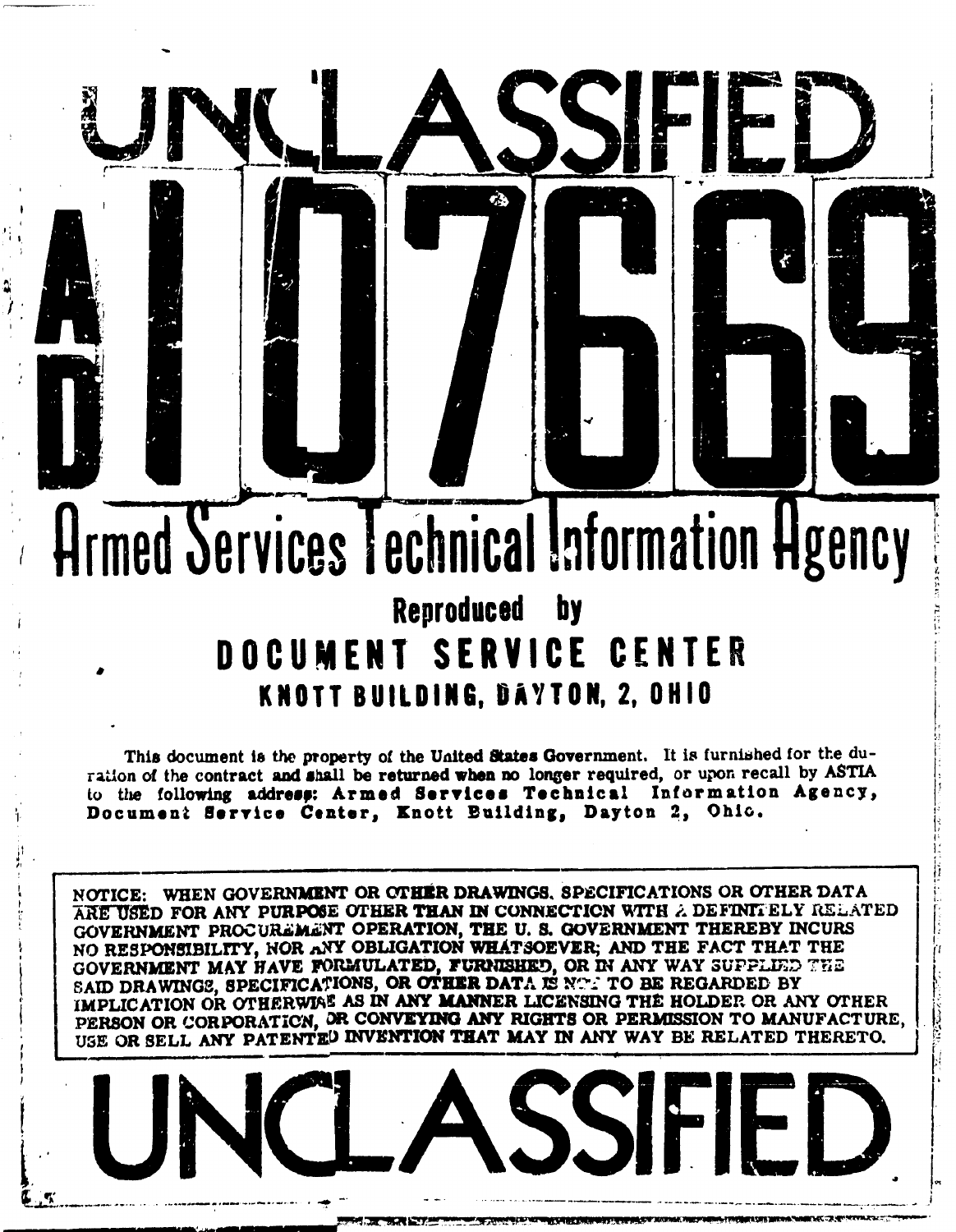

by W. E. AYER



τ

Technical Report No. 150-3 September 20, 1956

Prepared under Air Force Contract AF 33 (600)-27784



**Stanford Electronics L.:** cratories STANFORD UNIVERSITY STANFORO, CALIFORNIA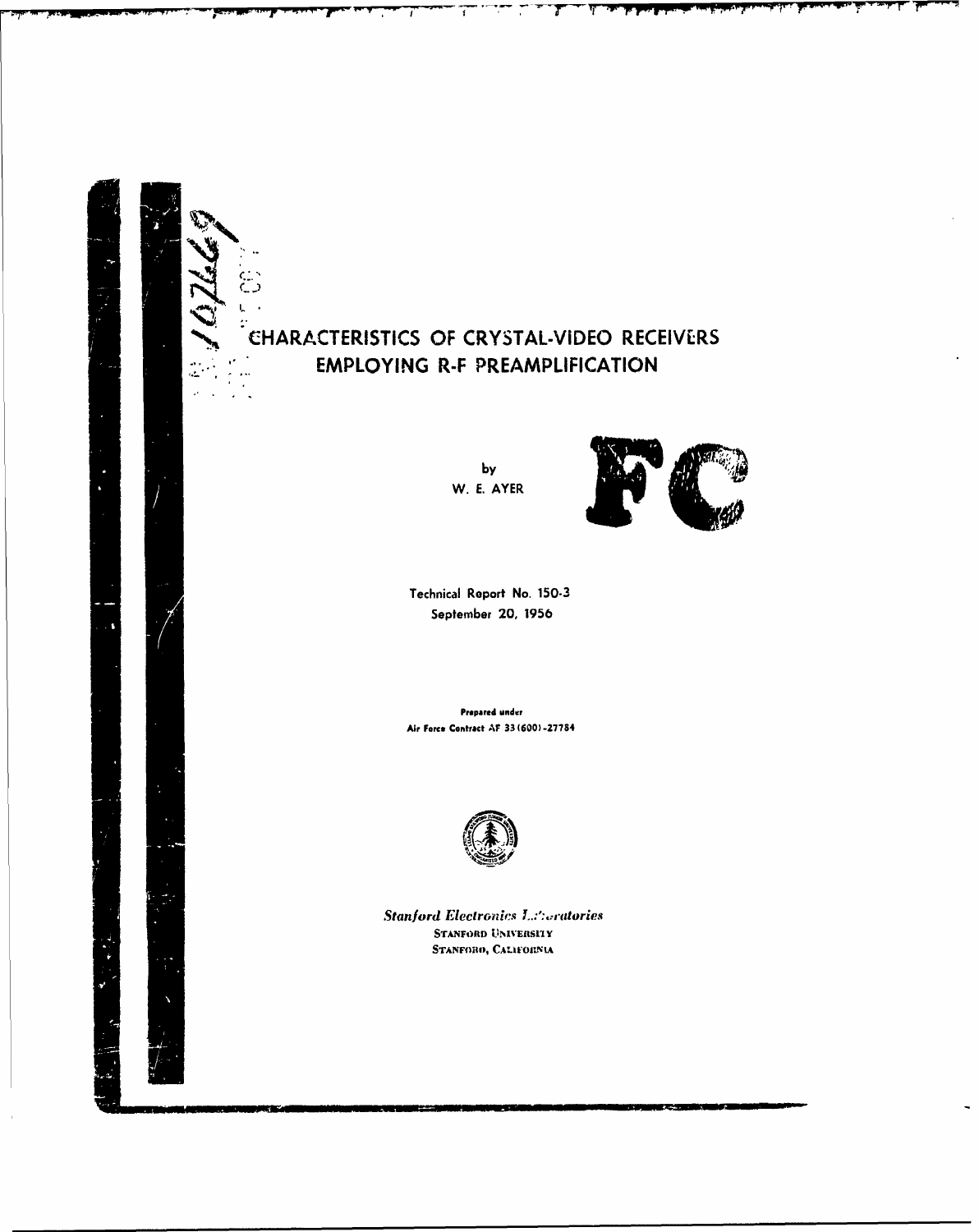Stanford Electronics Laboratories Stanford University Stanford, California

 $\frac{1}{2}$ 

 $\frac{1}{2} \cdot \frac{1}{2} \left[ \frac{1}{2} \right]$ 

P--- - T-~ T---~ ~h IY ~ ~ - <sup>F</sup>**F-pw w'-WW- I WWWW wV ww-**

## CHARACTERISTICS OF CRYSTAL-VIDEO RECEIVERS EMPLOYING R-F PREAMPLIFICATION

**1\***

14000

**by**

W. **E.** Ayer

Technical Report No. **150-3** September 20, 1956

Prepared under Air For-ce Contract **AF 33(600)-27784**

 $\Delta$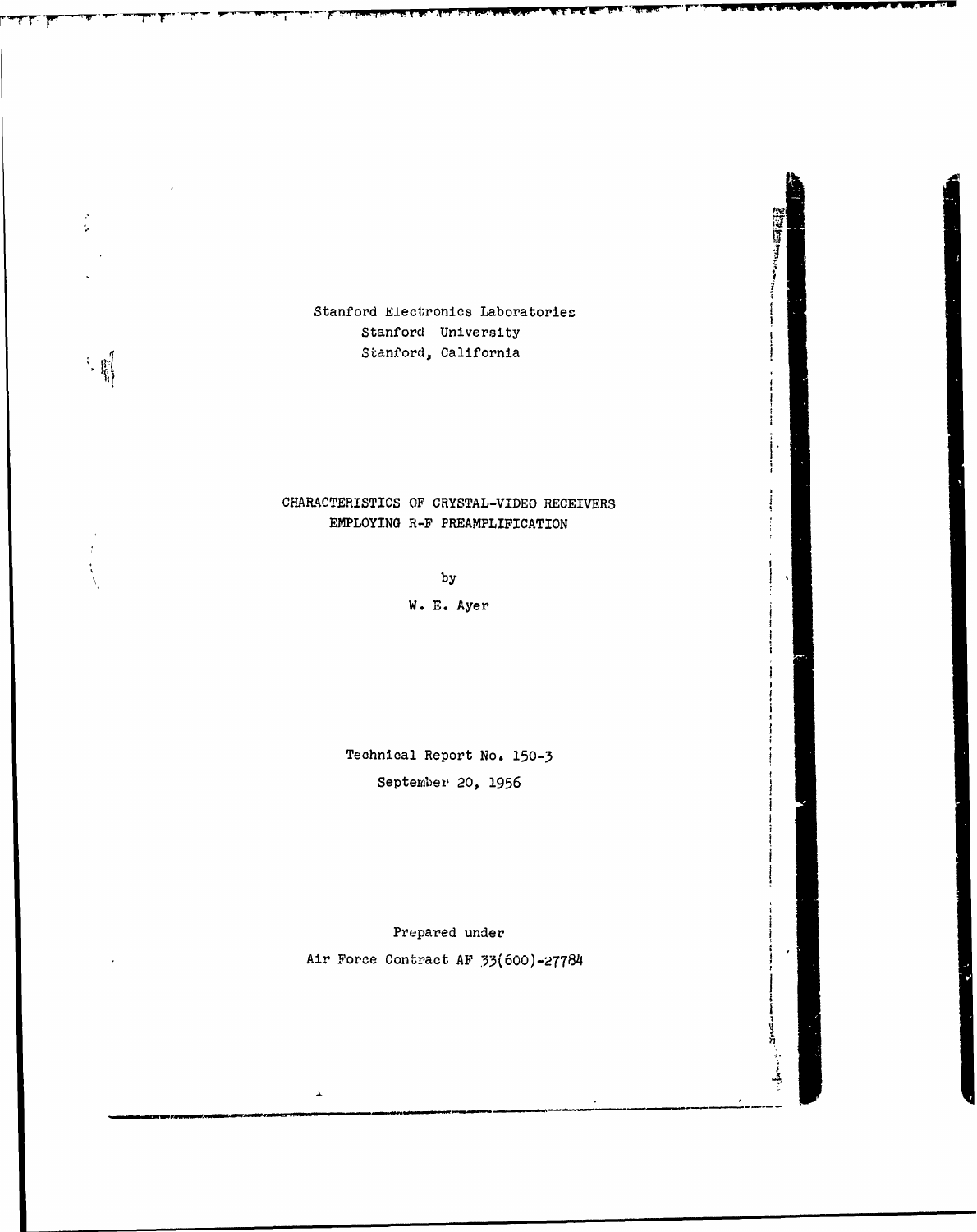## SUMMARY

*I* I

The operating characteristics of crystal-video receiving systems with r-f preamplification are discussed, and equations given for the maximum sensitivity  $(s_{max})$ , and for the gain required in the preamplifier to realize  $S_{\text{max}}$ . Use of the equations is demonstrated by means of specific examples.

An analysis of the behavior of this type of system is presented in the Appendix, the derivation of the  $S_{max}$  equa<sup>+</sup>ion being given there.

 $\frac{3}{2}$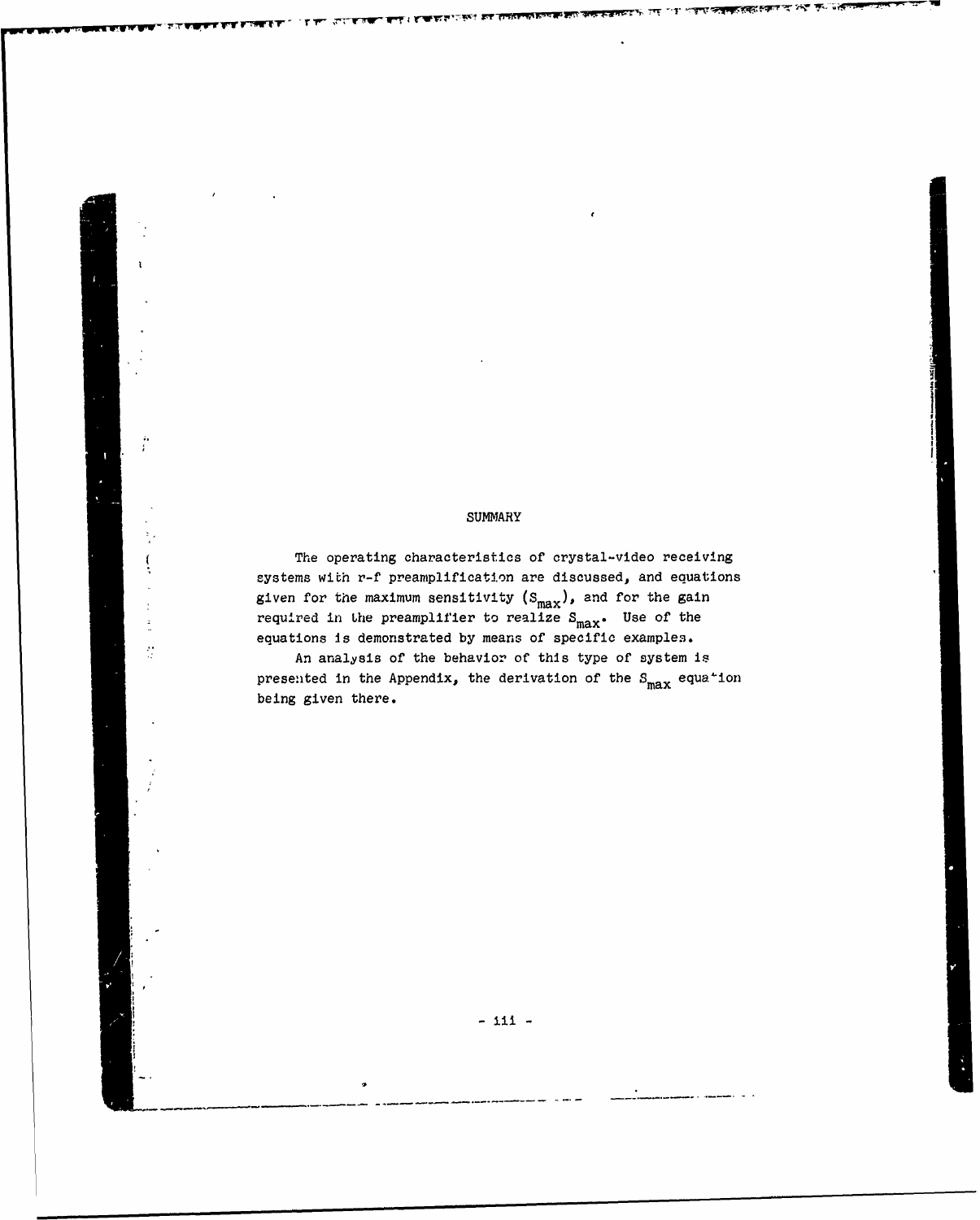## TABLE OF CONTENTS

 $\overline{a}$ 

ਵਰਬ ਧਾ∺ਤ

 $\mathcal{F}(\mathcal{F})$ 

 $\sim$   $\sim$ 

|                                                                                                              | Page          |
|--------------------------------------------------------------------------------------------------------------|---------------|
|                                                                                                              |               |
| 2.0 The simple crystal-video receiver.                                                                       | 2             |
| $5.0$ Effects of preamplification<br>3.1 Determination of maximum system sensitivity,                        | -5            |
| 3.2 Preamplifier gain required to realize Smax.                                                              | $\frac{5}{6}$ |
| 4.0 Practical examples<br>4.1 Microwave pulse receiver.<br>$4.2$ C-w detection system.                       | $\frac{7}{9}$ |
|                                                                                                              | 10            |
| Appendix: Derivation of maximum sensitivity of crystal-<br>video receiver with r-f preamplification $\ldots$ | 12            |

## LIST OF ILLUSTRATIONS

| Figure |                                                      | Page    |
|--------|------------------------------------------------------|---------|
|        | Block diagram of receiver $\cdots$                   |         |
| 2      | Threshold sensitivity $(S_x)$ of crystal - video re- |         |
|        | ceivers as a function of bandwidth $(B_v)$           | 4       |
|        | Variation of sensitivity with r-f gain. 5            |         |
|        | Variation of system sensitivity with preamplifier    |         |
|        |                                                      | -8      |
| 5      | $\bar{C}-W$ detection receiver.                      | - 9     |
|        | A.1 Model of noise spectrum                          | $12 \,$ |
|        | A.2 Idealized noise output spectrum                  | 15      |

**-** iv **-**

 $\epsilon$ 

 $\ddot{\phantom{a}}$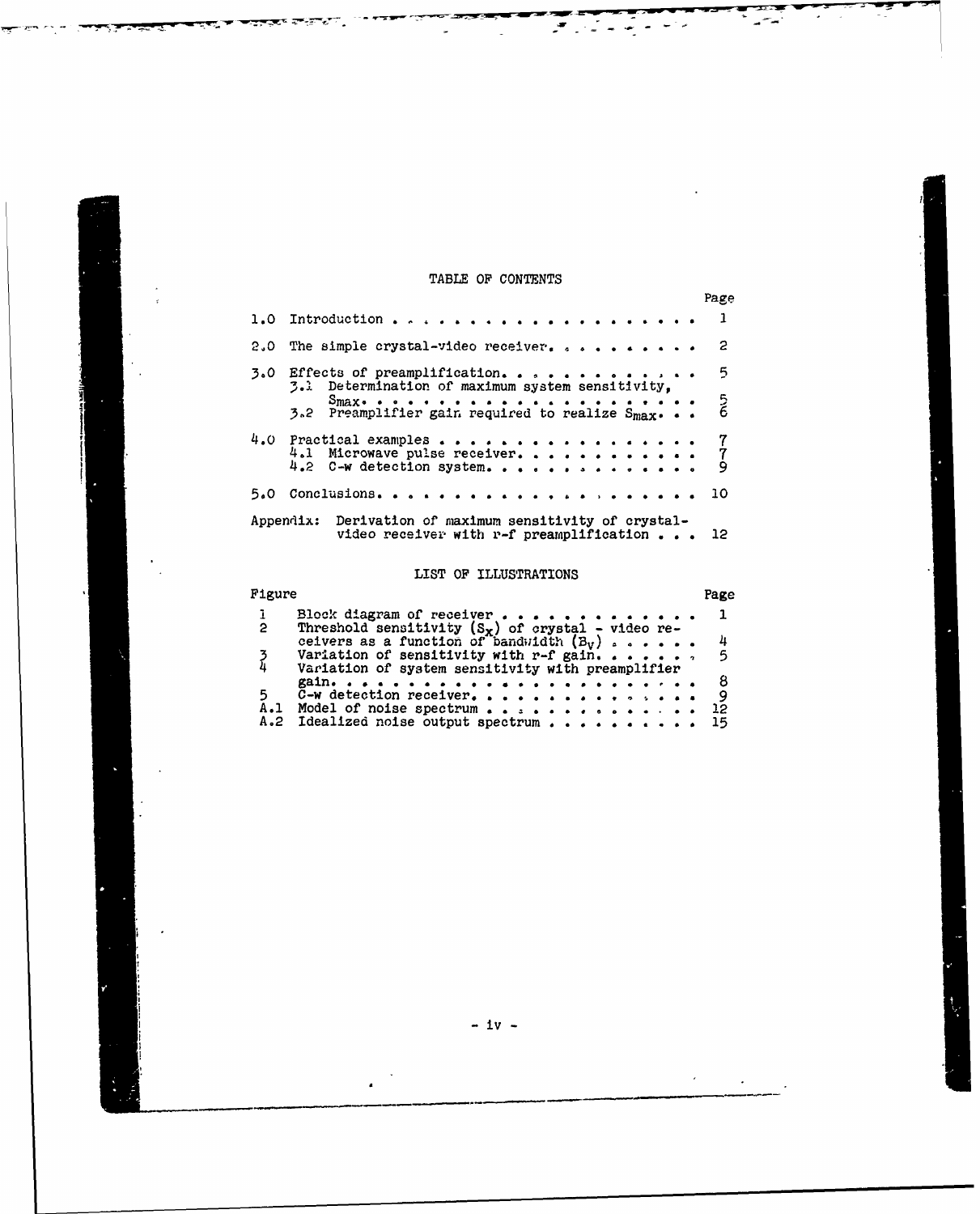#### CHARACTERISTICS OF CRYSTAL-VILZO RECEIVERS EMPLOYING R-F PREAMPLIFICATION

## **1.0** INTRODUCTION

に気管臓経管の行ったくを引きる(熱を差(す)なくらいたことではは、ささいたとめると言葉を打ちないことにつきた気管になるときなりは、気管臓経管の行っていた。

(こうしょうしょう) こうしゅう こうけんきゅうせん スープー

 $\frac{1}{2}$ 

 $\label{eq:1.1} \begin{array}{ll} \mathbf{b} & \mathbf{c} & \mathbf{c} \\ \mathbf{c} & \mathbf{c} & \mathbf{c} \\ \mathbf{c} & \mathbf{c} & \mathbf{c} \end{array}$ 

 $-2.5$ 

The development, in recent years, of high-gain broadband traveling-wave tubes has greatly increased the potential usefulness of receiving systems of the crystal-video type. A *.ery* simple receiver can be realized **by** preceding a simple crystalvideo system with a traveling-wave tube operating as an amplifier in the radio-frequency range of interest. The general arrangement of such receiving systems is illustrated in Fig. **1.**



FIG. l.--Block diagram of receiver.

Addition of the traveling-wave-tube preamplifier can result in an appreciable increase in threshold sensitivity, making such an arrangement suitable for many applications where superheterodyne receivers would otherwise be necessary.

A brief discussion of the operation of crystal-video systems without preamplification is presented in Sec. 2. Data on the threshold sensitivities nbtainable with practical micro- **i** wave detectors is given in graphical form.

Seution 3 is devoted to consideration of the effects of various amounts of preamplification upon overall system sensitivity. The derivation of the necessary relations is indicated, and the working equations presented.

 $-1 -$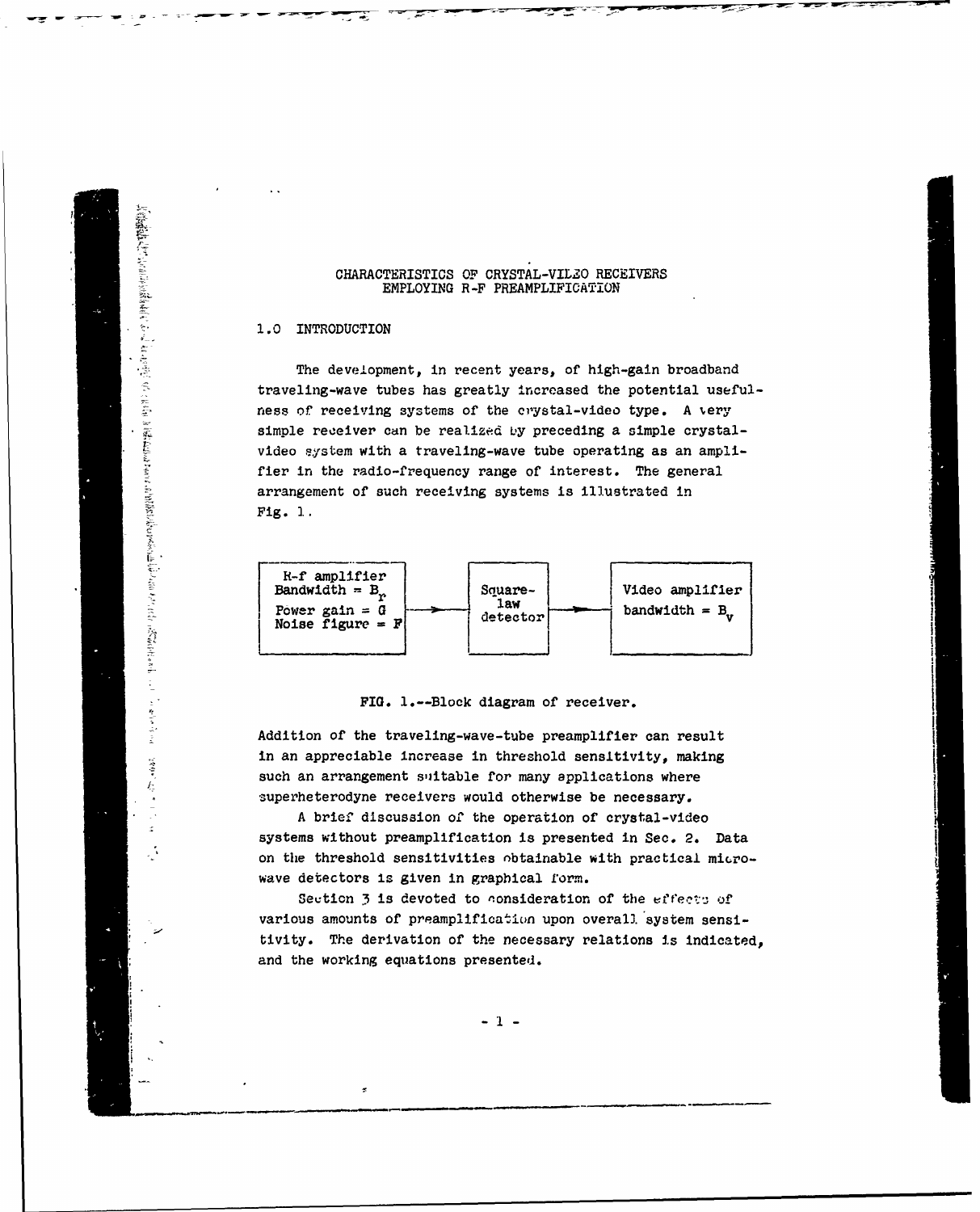In Sec. 4 the design procedure is demonstrated by means of a practical example. Also, a circuit arrangement for indicating the presence of a c-w signal is described, and performance capabilities are calculated.

**I** - **5** w-

In the last section the characteristics of this general class of receivers **is** reviewed briefly, performance being compared with that of superheterodynes.

#### 2.0 THE SIMPLE CRYSTAL-VIDEO RECEIVER

As the name implies, a crystal-video receivar consists of a crystal detector followed by a suitable video amplifier. The choice of video bandwidth is made in the usual way, on the basis of the type of signal to be received. Thus, if the applied signals are rectangular pulses, the bandwidth is typically made equa2 to 0.6/6 where **6** is the pulse length. R-f selectivity can be provided by means of tuned circuits ahead of the detector. It should be noted that such selectivity will not improve the sensitivity of this type of receiver. because the noise level is set by the crystal detector.

The sensitivity of crystal-video receivers is inherently low because of the low rectification efficiency of the detecting element at small signal levels. The effective woive threshold is determined by the magnitude of the video resistance of the detector, and the bandwidth of the detector-- Video amplifier combination. The video resistance behaves like an ordinary resistor in producing thermal noise.

A variety of silicon crystal types.--iN23B, lN26, IN32, etc.--have been used at this laboratory in various detector mounts. The video resistance for these rectifiers generally falls in the range of 5,000 to 20,000 ohms, which is sufficiently great to override noise produced in the video amplirier if reasonable care is taken in amplifier design. A particular practical precaution worth mentioning is the use of wirewound resistors in un-bypassed current-carrying circuits near

-2-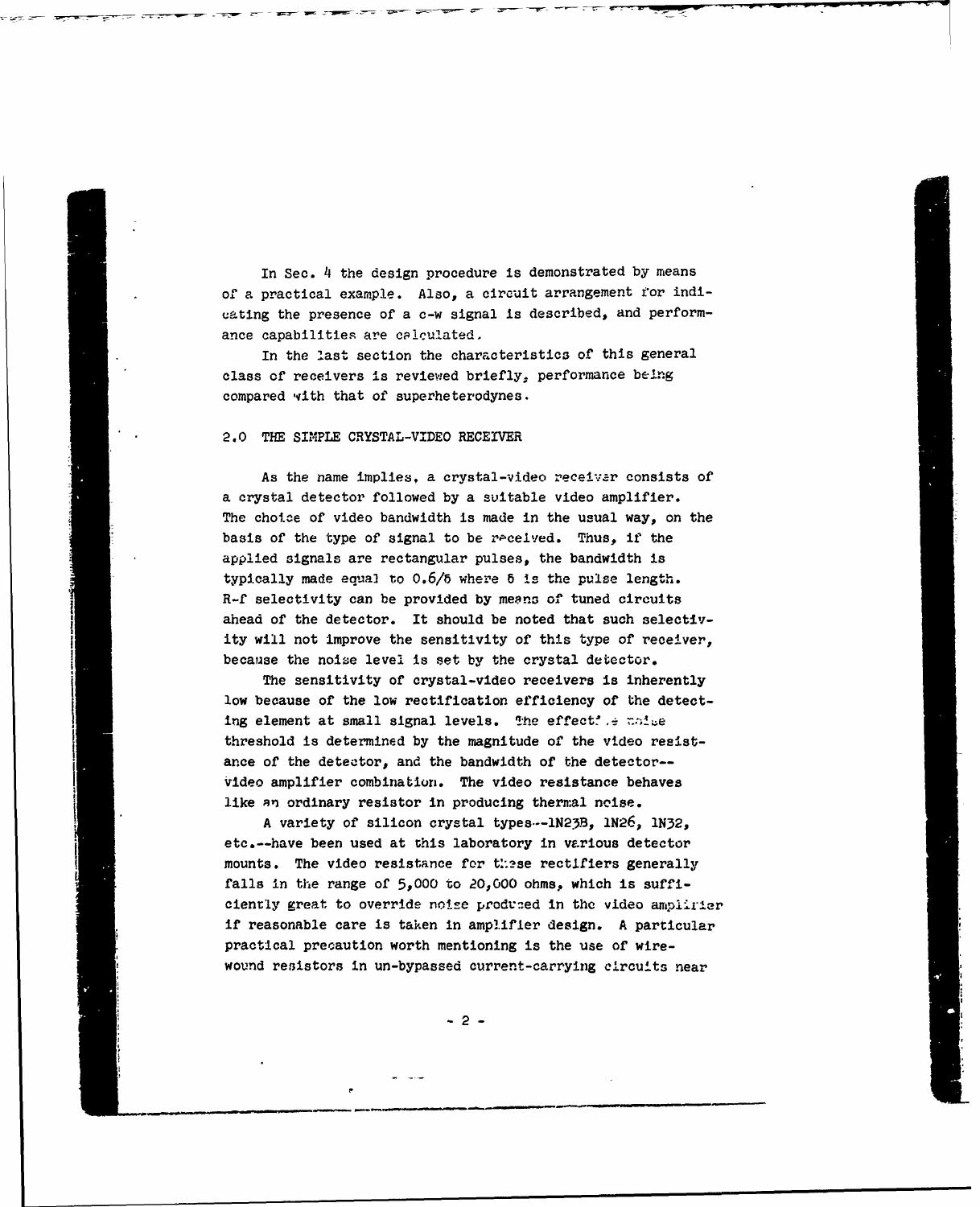the front end of the amplifier. If carbon or composition resistors are used, considerable amounts of "excess" noise are produced, and overall performance will be degraded.

In Fig. **'?** data on the sensitivity of crystal-video For the front end of the amplifier. If carbon or composition<br>resistors are used, considerable amounts of "excess" noise<br>are produced, and overall performance will be degraded.<br>The Pig. ? data on the sensitivity of crystal formance of wideband detector mounts developed at this labo-  $\texttt{ratory.}$   $\texttt{1.2}$  These mounts have been designed to work from a 50-ohm source. The threshold sensitivity figure  $(S_{\nu})$  gives the amount of pulse power which must be applied in order to produce an output Just discernible in the noise on a synchronized **CRT** display. This measure of sensitivity corresponds roughly to pulse power equal to average noise power. The data **are** based upon input pulse lengths approximately equal to 0.6/B<sub>y</sub>--conditions for maximum sensitivity. The "good" and !poor" lines indicate the limits of performance for crystals selected at random.

The sensitivity, as plotted in Fig. 2, varies inversely with  $\sqrt{\beta_{\rm tr}}$ . This characteristic results from the square-law nature of the detector. The noise output power will vary directly with the video bandwidth; the square-law action causes the output signal amplitude to increase as the square of the input signal. Thus a doubling of the video bandwidth will cause a 3 db increase In output noise, while a similar increase in output signal will Le realized by a 1.5 **db** increase in applied sigral.

- 3 -

**<sup>1</sup> D.** J. Grace, "Analysis of two broadband untuned crystal detector mounts," TR No. 14, (Nbonr 25132), rlectronics Research Laboratory, 5t\*.nford University, **10** June **1952.**

 $2<sub>D</sub>$ , J. Grace,  $<sup>E</sup>$ aralysis of a broadband untuned untotal</sup> mount for X-band operation," TR No. **7,** (Nonr 22510), Electronics Recearch Laboratory, Stanfo'-rd University, **10** March **1953.**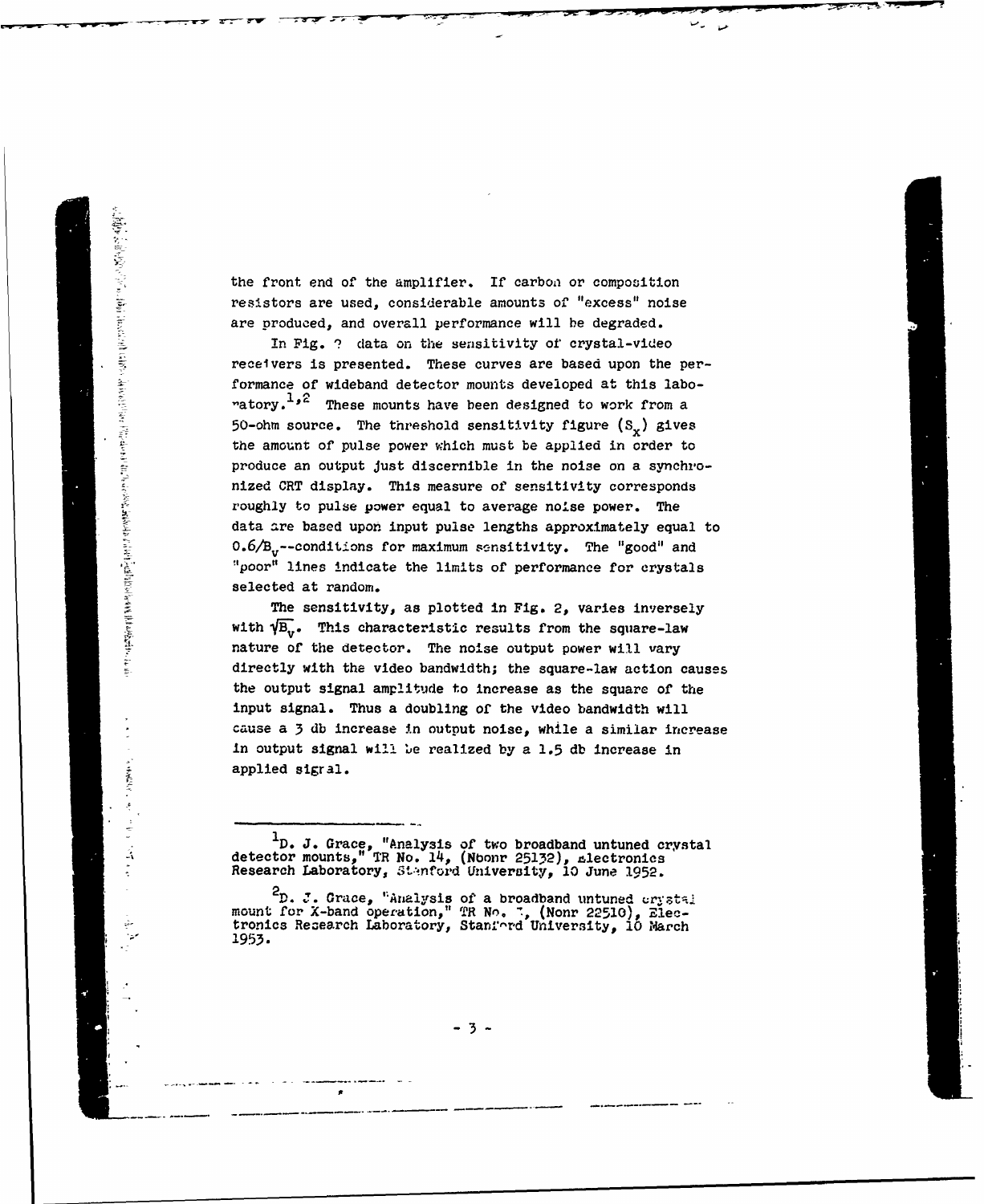

Ŧ

 $\frac{1}{4}$ 

 $\ddot{\phantom{a}}$  $\ddot{ }$ 

,

 $\hat{\mathcal{A}}$ 

 $\overline{\mathbb{R}}$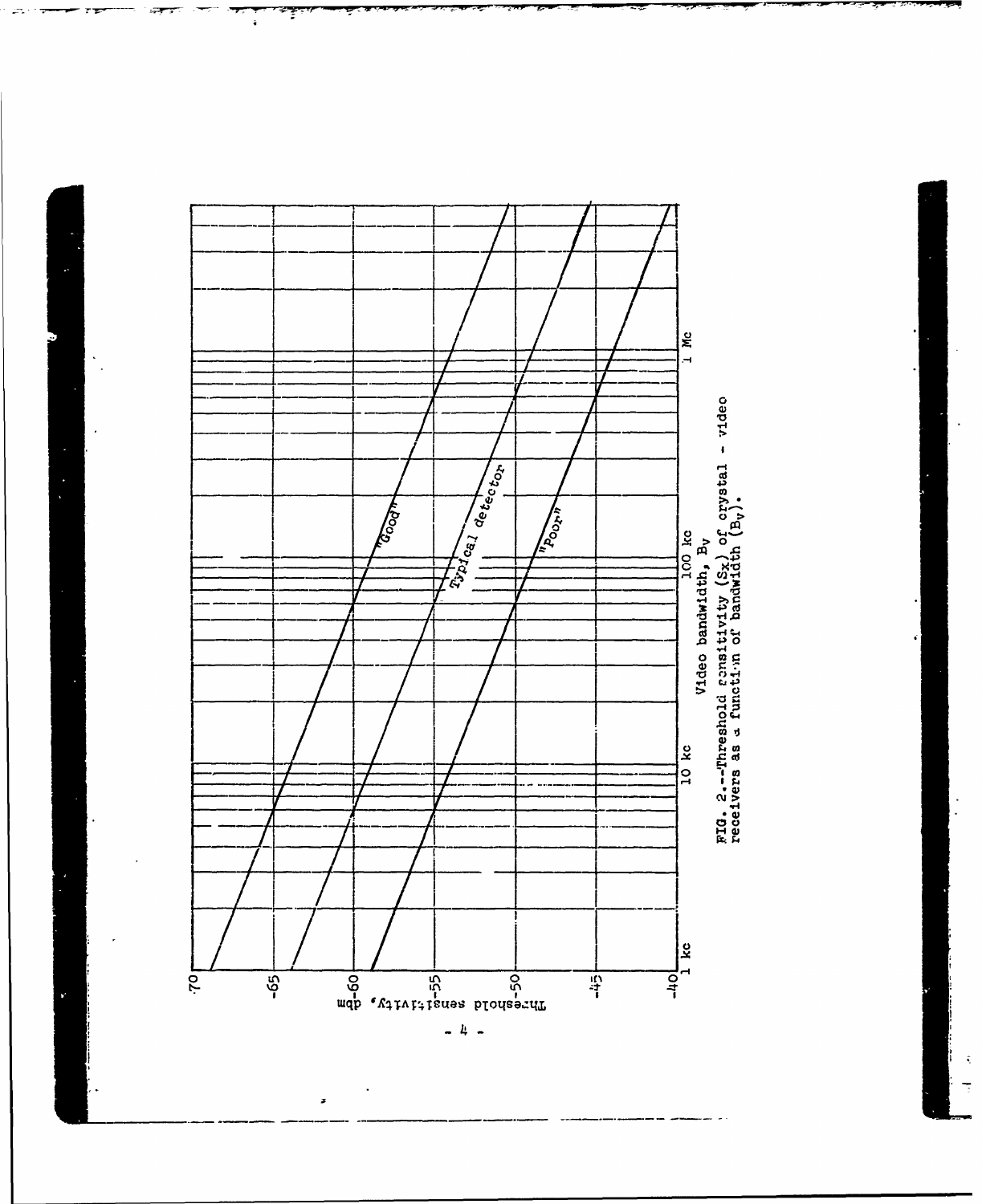## 3.0 EFFECTS **OF** PREAMPLIFICATIoN

動物の スティー あらせん しょうかん

(1) 1) 一个人的一个人,我们的人们的人们,我们的人们的人们,我们的人们的人们的人们的人们的人们的人

 $\frac{1}{2} \mathbf{A}$ 

A qualitative picture of the effect of r-f amplification on system sensitivity can be obtained **by** considering progressively greater amounts of gain ahead of the crystal de-Lector. For unity gain in the preamplifier the sensitivity will be the same as for a simple crystal-video system, since the noise at the output of the system will be due only to the crystal detector. As che r-f gain is increased, there will generally be a considerable region in which the system sensi. tivity increases linearly with r-f gain. For sufficiently large gains, the output noise due to the preamplifier will override that due to the detector. Further increase in gain will no longer increase sensitivity, once the threshold is cet **by** the r-f amplifier. The behavior described is sketched in Fig. 3.

## **3.1** DETERMINATION **OF** MAXIMUM SYSTEM SENSITIVITY, **S**

An analysis of system performance has been made for the maximum-sensitivity condition, corresponding to predominance



FIG. 3.--Variation of sensitivity with r-f gain.

 $-5 -$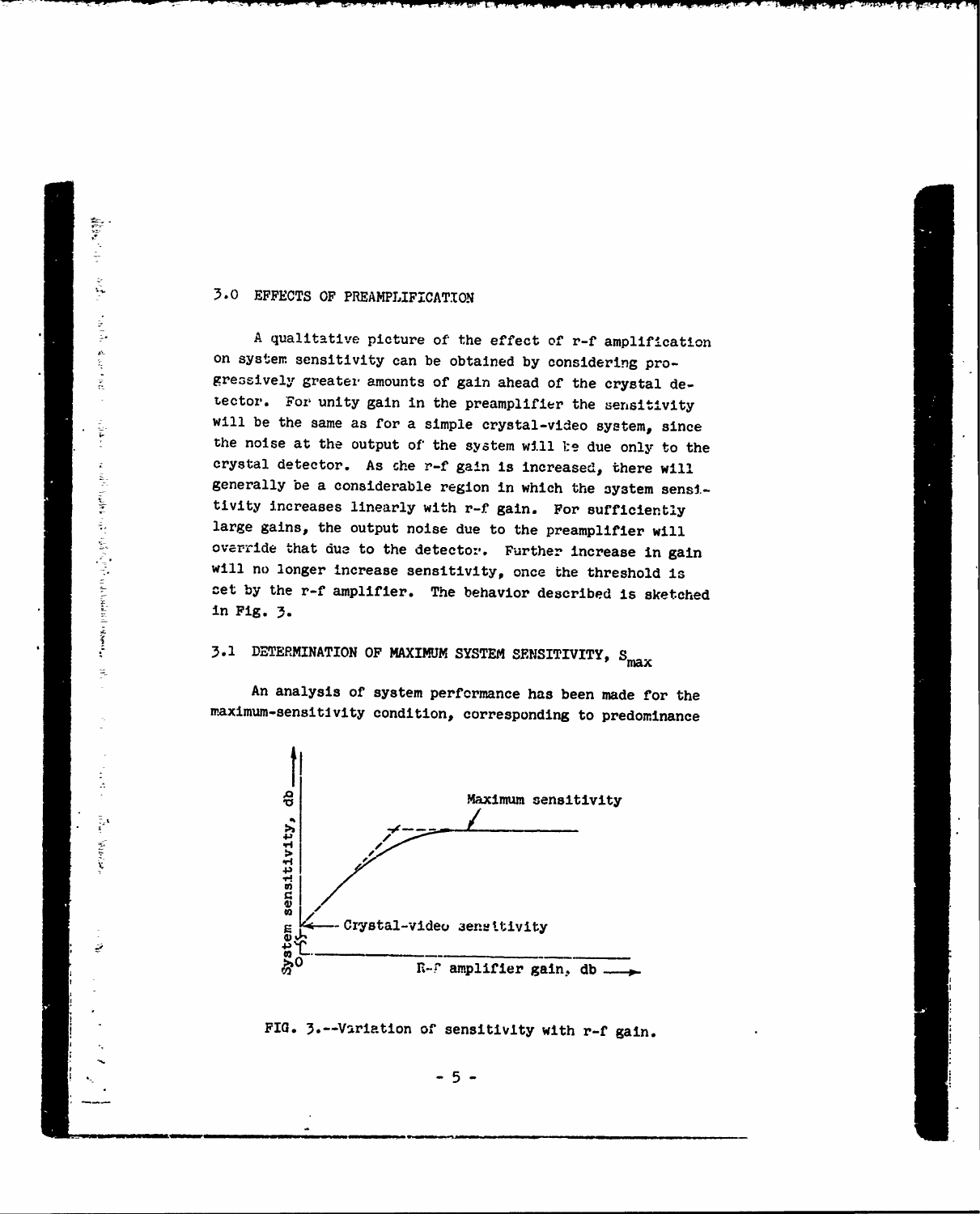of r-f amplifier noise at the output. This analysis is presented in the Appendix. The maximum sensitivity is given by:

 $\left\{ \begin{matrix} \hat{H} \hat{H} \end{matrix} \right\}$ 

$$
S_{\text{max}} = -114 \text{ dbm} + F + 10 \text{ log}_{10} [3] \tag{1}
$$

where -114 dbm is the available thermal noise power per megacycle at the input of the preamplifier, F is the noise figure of the preamplifier in db, and  $B_e$  is the effective bandwidth of the system in megacycles. The effective bandwidth is given **by:**

$$
B_e = [2B_r E_v - B_v^2]^{\frac{1}{2}}
$$
 (2)

where B<sub>r</sub> and B<sub>y</sub> are the preamplifier and video bandwidths, respectively, in magacyales. When the r-f bandwidth is at least 10 times the video bandwidth, B<sub>e</sub> is given quite accurately **by:**

$$
B_{e} = [2B_{v}B_{v}]^{\frac{1}{2}}
$$
 (3)

## **3.2 PREAMPLIFIER GAIN REQUIRED TO REALIZE S<sub>max</sub>**

The gain requirement for realization of ma.imum system sensitivity can be deduced from a plot of the type shown in Fig. 3. With the sensitivity of the crystal-video portion of the system known, the sloping line corresponding to small amm- is of preamplifier gain is established quantitatively. The horizontal line, corresponding to maximum possible system sensitivity, is found from Eqs. (1) and (2) or (1) and (3). The intersection of these two stra.ght lines gives the preamplifier gain required for the output noise due to the preamplifier to equal that due to the Cotector. This condition corresponds to an output signal/noise ratio which is 3 db worse than tnat which will be obtained wrien there is sufficient r-f gain to completely override crystal noise. Since the

**- 6-**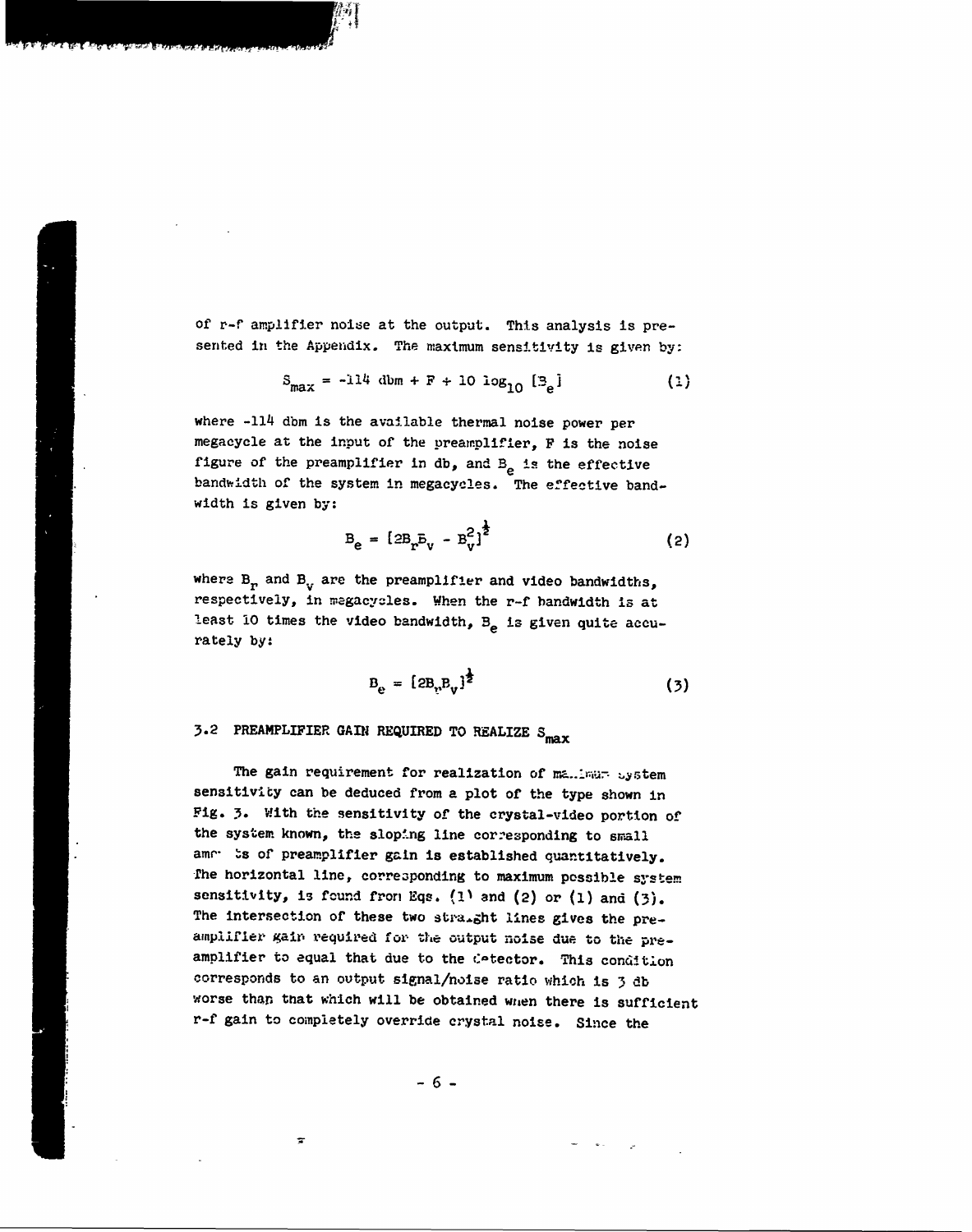detector action is square-law, a **1.5 db** increase in input signal will bring the output signal/noise ratio up by **3 db,** so that, for this particular amount of preamplifier gain, the system sensitivity will be 1.5 db below S<sub>max</sub>.

**A** plot of the variation of **sensitivity** with r-f gain in the region of  $G = |S_{max} - S_x|$  is given in Fig. 4. When the gain is  $\bar{z}$  db greate; than  $|S_{\text{max}} - S_x|$ , the sensitivity is only 0.5 db less than S<sub>max</sub>. Accordingly, a reasonable practical rule for determining gain is:

$$
a \geq |s_{\max} - s_x| + \tilde{z}
$$
 (4)

where all quantities are in terms **of** decibels.

**4.0** PFRAOTICAL **EXAMPLES**

Calculation or the performance characteristics of preamplifier--crystal--ideo combinations is a relatively straight-forward procedure. In order to illustrate the calculations and, as *xell*, to point out certain practical prercal rule for determining galm is:<br>  $\alpha \ge |s_{max} - s_x| + \gamma$ <br>
where all quantities are in terms of decibi<br>
4.0 PRACTICAL EXAMPLES<br>
Calculation of the performence chare:<br>
premaplifior--crystal--ideo combinations is<br>
straight-for

## 4.1 MICROWAVE **PULSE** RECEIVER

Consider the following system characteristics:

 $S_x = -52$  dbm  $B_{\rm tr} = 0.6$  Mc **B3 r -. ?0 M.** r F **=** 20 **db**

These numbers are consistent with pulse receiving applications in the **kMc** range, where a T-W tube followed **by** a tuned cavity is utilized as the preamplifier. (Note that the cavity must follow the TWT if high sensitivity is to be realized--otherwise

 $-7 -$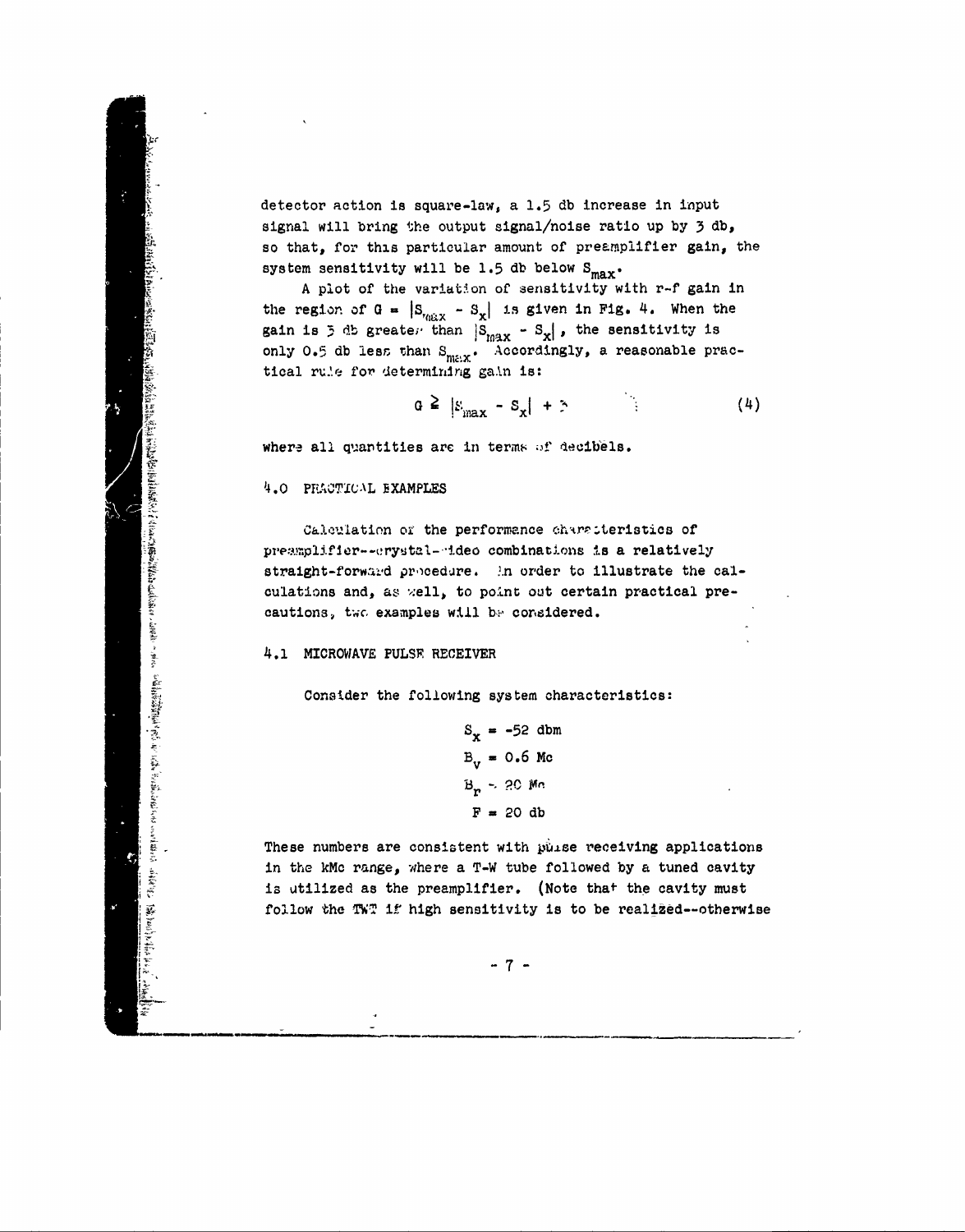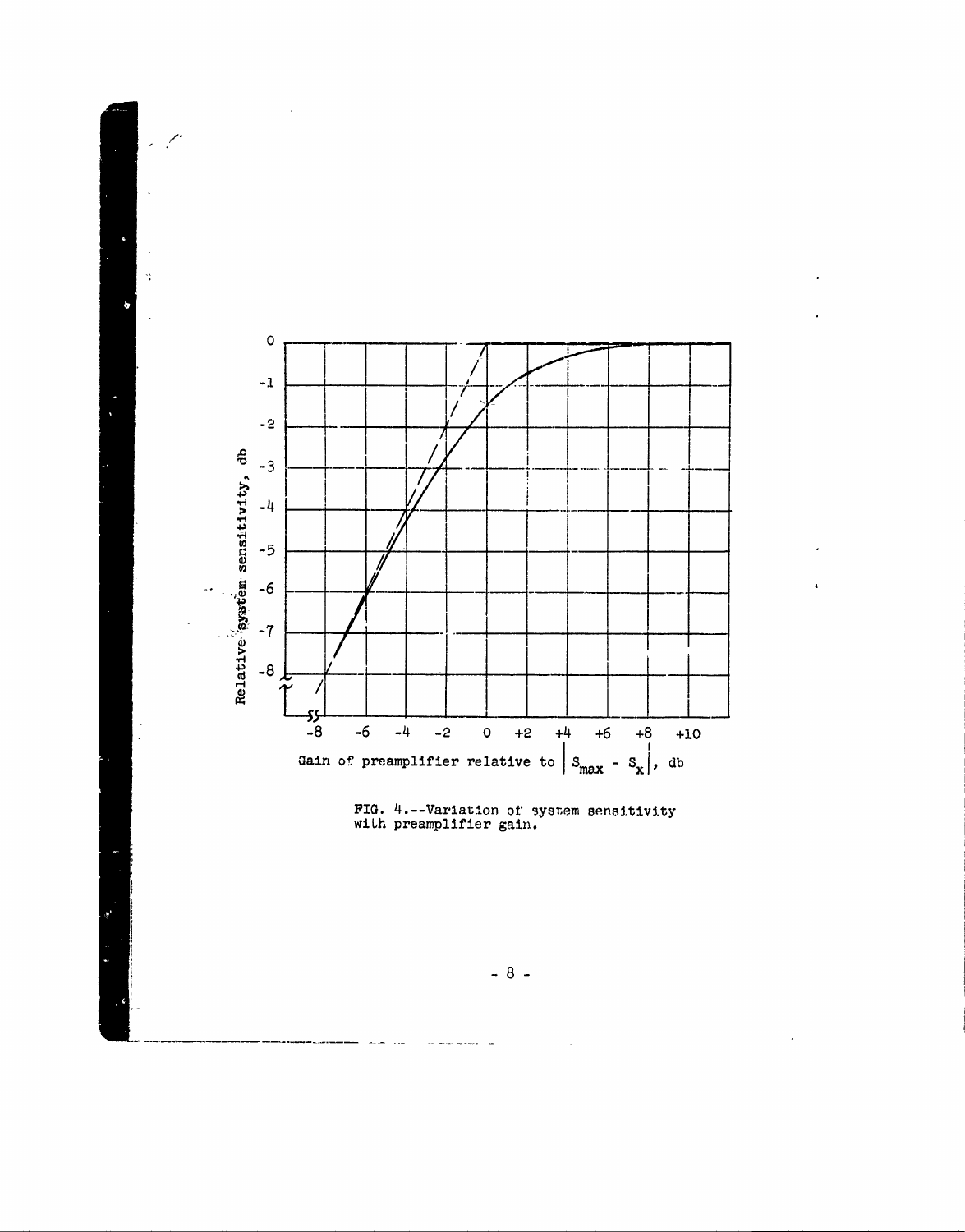all of the TWT noise will be applied to the crystal. In some applications an additional cavity ahead of the tube might be needed to prevent overloading). From **Eq. (3),**

$$
B_e = [2 \times 20 \times .6]^{\frac{1}{2}} = 4.9 \text{ Me}
$$

 $= -114 + 20 + 7 = -87$  dbm

The winimum preamplifier gain is then, from Eq. (4):

 $\theta_{\text{atm}} = |-87 + 52| + 3 = 38 \text{ db}$ 

4.2 C-W DETECTION **SYSTEM**

三三三十五年

**LET THE TWIT HOLSE WILL be applied to the<br>applications an additional cavity ahead of t<br>needed to prevent overloading). From Eq. (3<br>** $B_e = [2 \times 20 \times .6]^{\frac{1}{2}} = 4.9$  **Mc<br>Then**  $S_{\text{max}} = -114$  **dbm + 20 db + 10**  $\log_{10}(4.9)$ **<br>= -114** An arrangement for determining the presence of a c-w signal is illustrated **In** Fig. **5.** The purpose of the modulation of the r-f input is to produce a video component in the envelope of the signal which, when detected, will pass through



FIG 5.--C-w detection receiver.

the tuned video amplifier. **The** actual modulator could be a ferrite device, or perhaps a transmistion-line structure with seml-conductor diodes whose charactoristics are changed **by** the modulating voltage at the frequency  $f_{\mathbf{v}^*}$ 

For this sort of application, where it is desired to close a relay or perform some other simple function when a continuous

 $-9 -$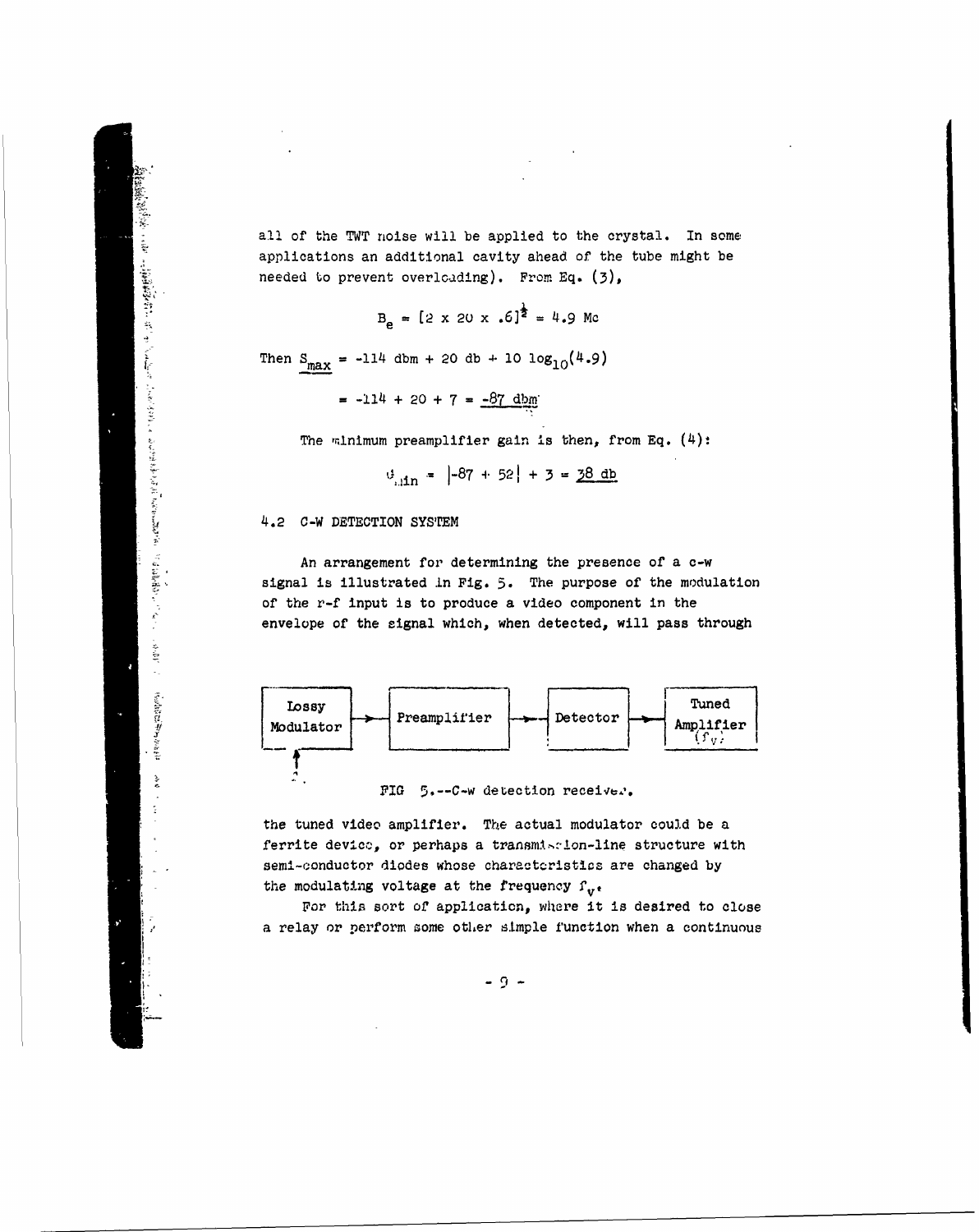signal is re. lved, a very narrow video bandwidth may be employed.

Assuming, for sake of simplicity, that the modulater goes from a "full-on" (zero loss) to a "full-off" (infinite loss) condition in a square-wave fashion at a fundamental frequency  $f_v$ , the maximum system sensitivity may be calculated in much the same manner as was used in the preceding example. On the basis of a 1 kc video bandwidth, the crystal-video sensitivity for a "typical detector" is found from Fig. 2 to be  $-63$  dbm. Assuming an r-f bandwidth B<sub>r</sub> of 20 Mc and a preamplifier noise figure of 20 db, Eqs. (3) and (1), respectively, yield an equivalent bandwidth of 0.45 **Mo,** and an Smax of  $-97$  dbm. From Eq.  $(4)$ , the required preamplifier gain is found to be 37 db.

There are two points regarding the performance of such a device which should be discussed. First, one might wonder why a modulator is needed at all: chat is, why not use a d-c amplifier to provide "direct detection" of the c-w signal? The answer lies in the fact that there is a large component of 1"noise" at d-c at the output of the detector which would make the system sensitivity extremely low. This is shown in the Appendix.

A second question is: why not introduce the modulation by appropriate variation of the voltage on a control element in the preamplifier? The trouble with this technique is that the entire noise output of the preamplifier becomes in effect a "carrier" for the modulation, and the sensitivity is again drastically reduced.

## 5.0 CONCLUSIONS

If it can be assumed that sufficient r-f selectivity is obtainable to limit  $B<sub>r</sub>$  to the actual value required for the intended application, then the sensitivity of the type of receiver considered here can be made essentially equal to that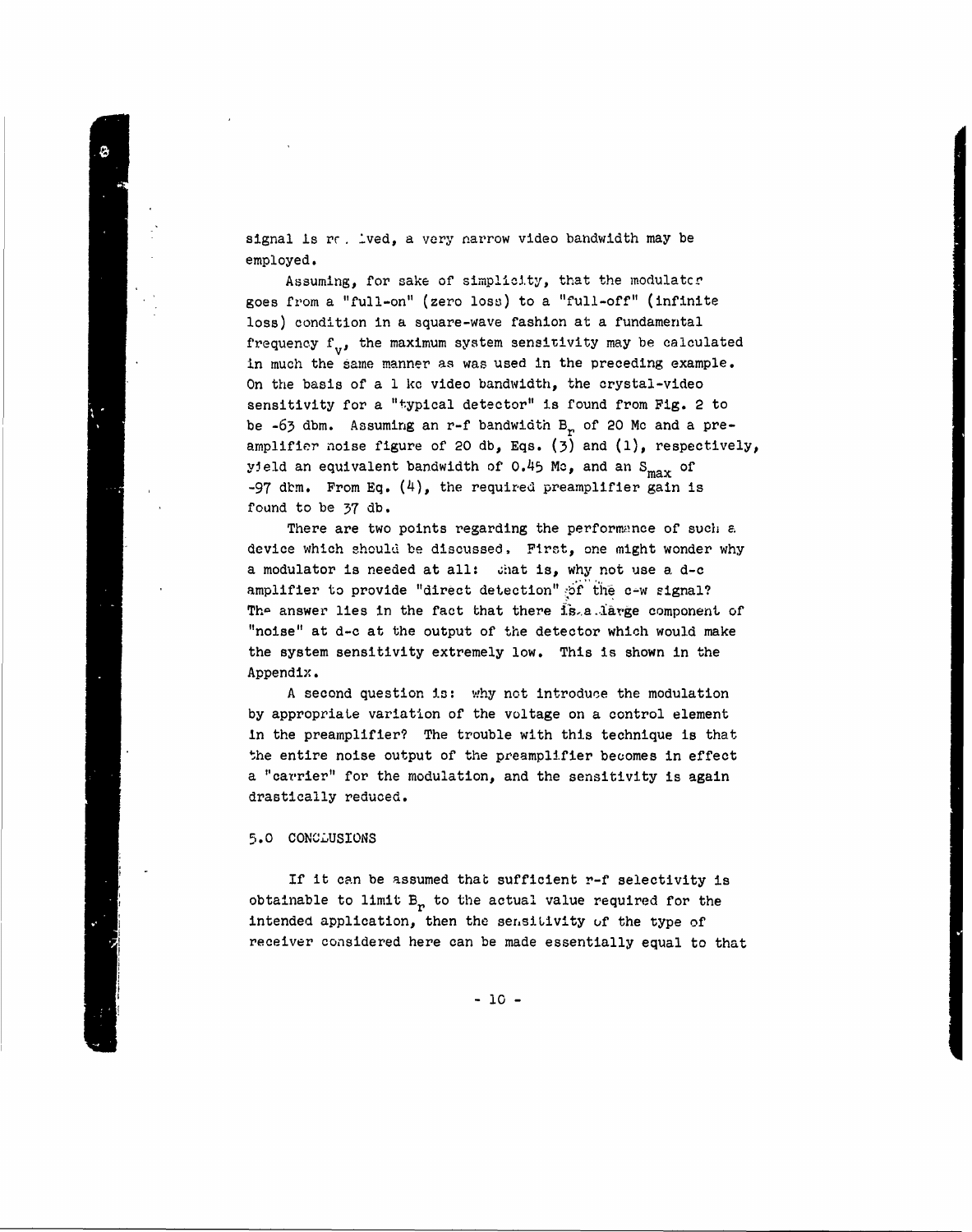realizable **by** superheterodyno techniques. For, such cases the simplicity of the preamplifier crystal-video combination may well indicate its use in preference to a superheterodyne.

の意味をいる!

化二苯二苯二苯二环 医甲状腺炎 化聚合 人名英格兰人姓氏

 $\ddot{\phantom{0}}$ 

「このまで」という。 「Web Starts」 しゃしんかん アール・ファイル こうれんぽう (皮) かんこう

 $\frac{1}{\sqrt{2}}$ 

تمر

Again, in many applications **the** simpler system **wiil** not provide **the** ultimate in sensitivity, but its performance may be entirely adequate for the specific problem at hand.

 $-11 -$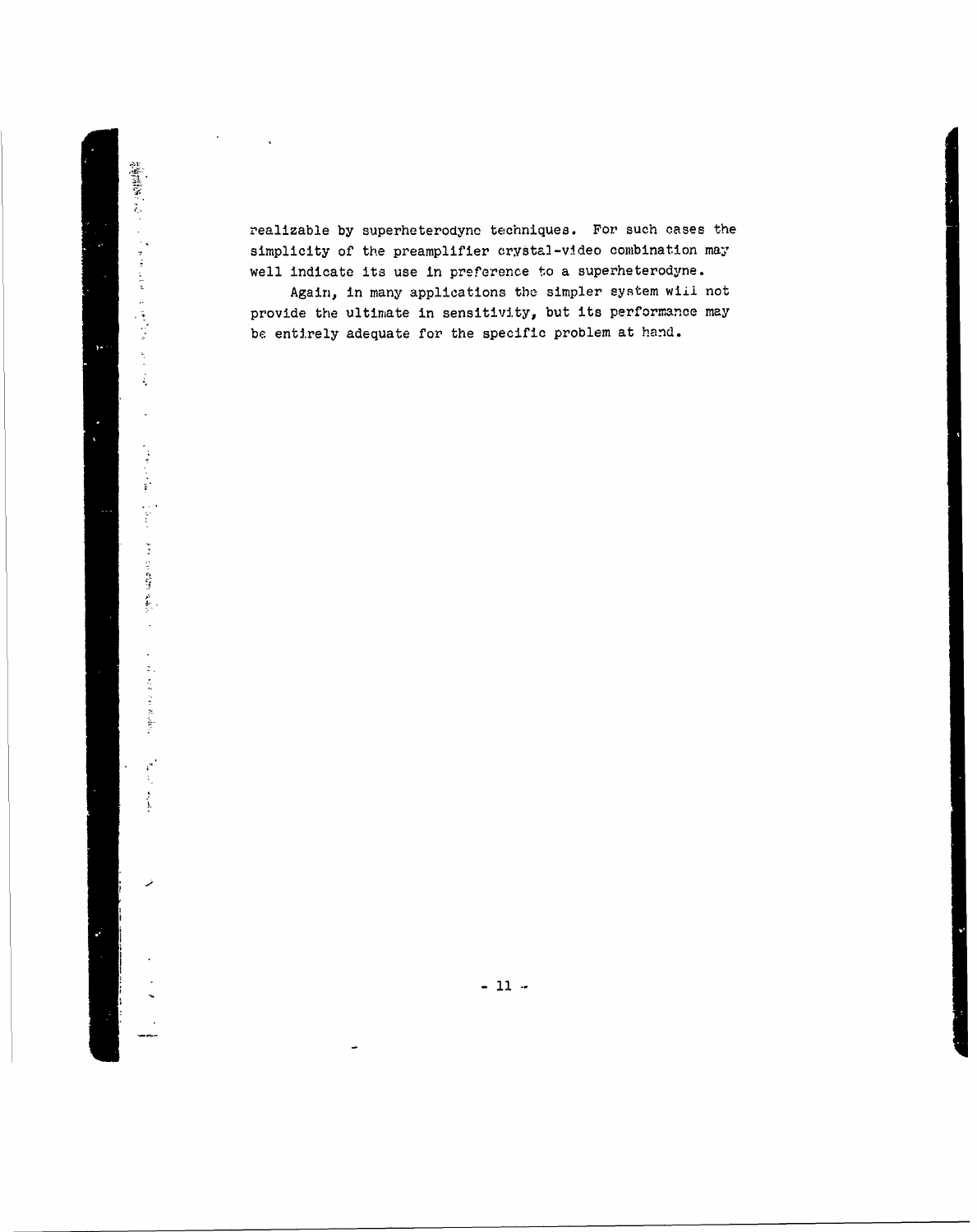## APPENDIX: DERIVATION OF MAXIMUM SENSITIVITY OF CRYSTAL-VIDEO RECEIVER WITH R-F PREAMPLIRICATION

In order to simplify the calculation of system performance, an idealized noise spectrum will be assumed at the input to the detector. The noise, which in reality is continuously distributed in frequency, will be considered as a discrete line spectrum. The components will be arbitrarily assumed to be spaced uniformly at 1 cycle intervals across the r-f bandwidth  $B_{r,s}$  each amplitude corresponding to the thermal noise in 1 cycle of bandwidth. The phase of each such "equivalent noise signals" will be considered to be random with respect to all the other components. This equivalent noise spectrum will appear as shown in Fig. **A.l.**



**FIG.** A.l.--Mode). of noise spectrum.

The detector will be considered to operate in its squarelaw region, as given **by!**

$$
\epsilon_0 = K_x e_1^2 \qquad (A-1)
$$

where e, is the instantaneous voltage at the input to the detector, and  $e_0$  is the corresponding output voltage.  $K_x$ accounts for the overall efficienty of detector mount and accounts for the overall evidents.

 $-12$   $-$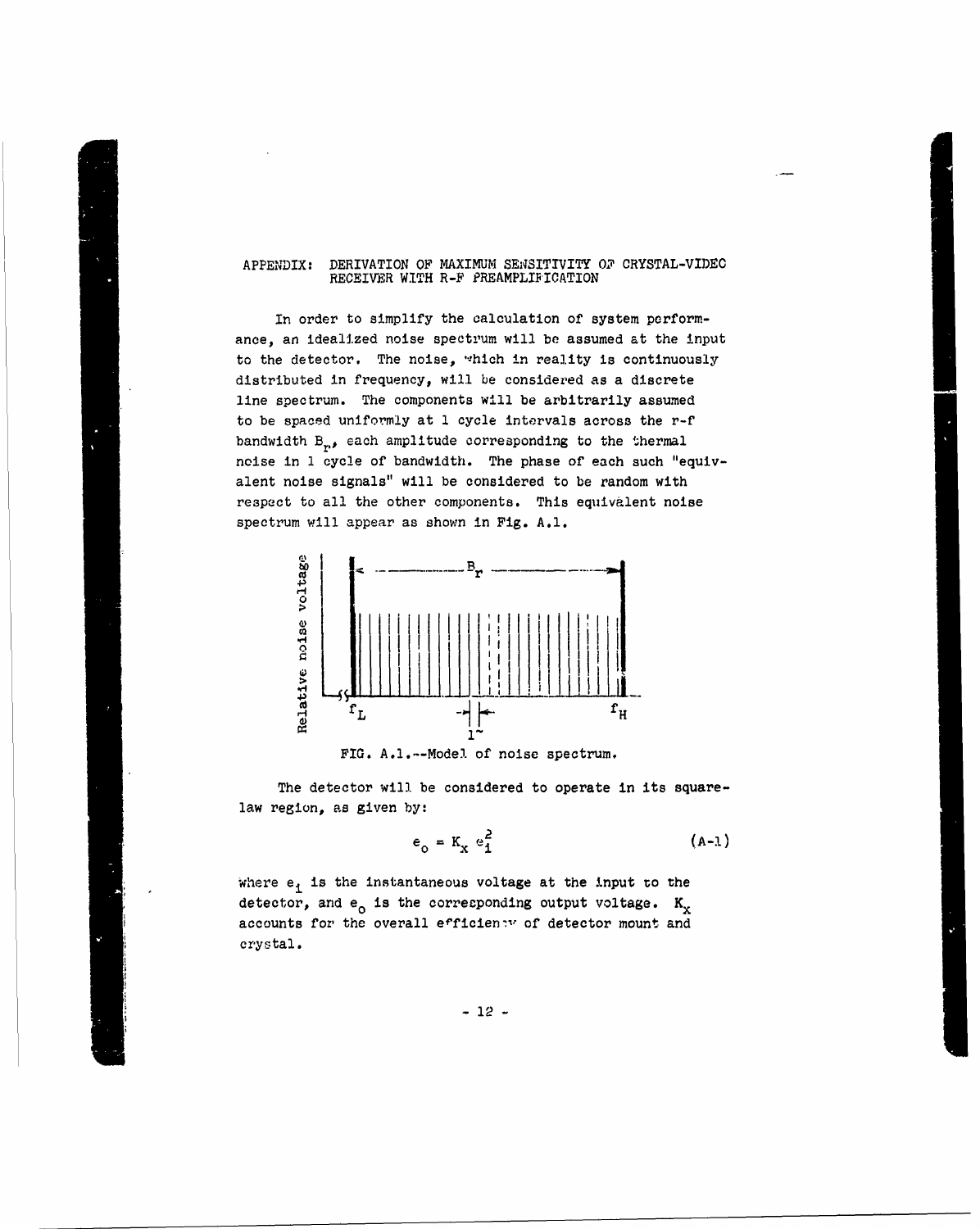Calculation of the noise at the output of the detector is accomplished by substituting the expression for the model of the Input noise spectrum into the relation for the detector characteristic:

$$
e_0 = K_x[V_n \sin(\omega_1 t + \phi_1) + V_n \sin(\omega_2 t + \phi_2) + \dots
$$

$$
+ V_n \sin \omega_n t + \phi_n]^2
$$
 (A-2)

where  $V_{n}$  is the peak value of the applied noise voltage per cycle. If the r-f bandwidth B<sub>1</sub>, is expressed in cycles/sec, there will be a total number of components in the noise spectrum model equal to  $|B_n|$ .

For convenience in manipulation, the expressions for  $\sin(\omega_1 t + \phi_1)$ ,  $\sin(\omega_2 t + \phi_2)$ , etc., will be represented by  $a_1$ ,  $a_2$ , etc. Taking the common amplitude term outside of the brackets and substituting rms for peak voltage  $(v_n$  for  $v_n)$ , the expression is:

$$
e_{o} = 2K_{x}v_{n}^{2}[a_{1} + a_{2} + \dots + a_{B_{r}}]^{2}
$$
 (A-3)

Expanding, the output voltage is:

Septembre 2012年12月12日 12月12日 12月12日 12月12日 12月12日 12月12日 12月12日 12月12日 12月12日 12月12日 12月12日 12月12日 12月12日 12月1<br>Septembre 2013年12月12日 12月12日 12月12日 12月12日 12月12日 12月12日 12月12日 12月12日 12月12日 12月12日 12月12日 12月12日 12月12日 12月

医血管炎 戴斯克 医骨盆的 电反应率 医血管下血热的 医下列

$$
e_0 = 2K_X v_n^2 \left\{ a_1^2 + a_2^2 + a_3^2 + \dots + 2a_1 a_2 + 2a_2 a_3 + \dots \right\} + 2a_1 a_3 + 2a_2 a_4 + \dots + 2a_1 a_4 + 2a_2 a_5 + \dots \right\}
$$
\n(A-4)

Remembering that the various coefficients  $a_1$ ,  $a_2$ , etc., represent sine waves, the squared terms reduce to d-c and second harmonic components, while the product terms reduce Lo sum- and difference-frequency components. Restricting the analysis to cases where the video bandwidth  $B_{\nu}$  is equal to or less than the r-f bandwdith  $B_{r}$ , only the d-c and differencefrequency components need be considered.

**-13 -**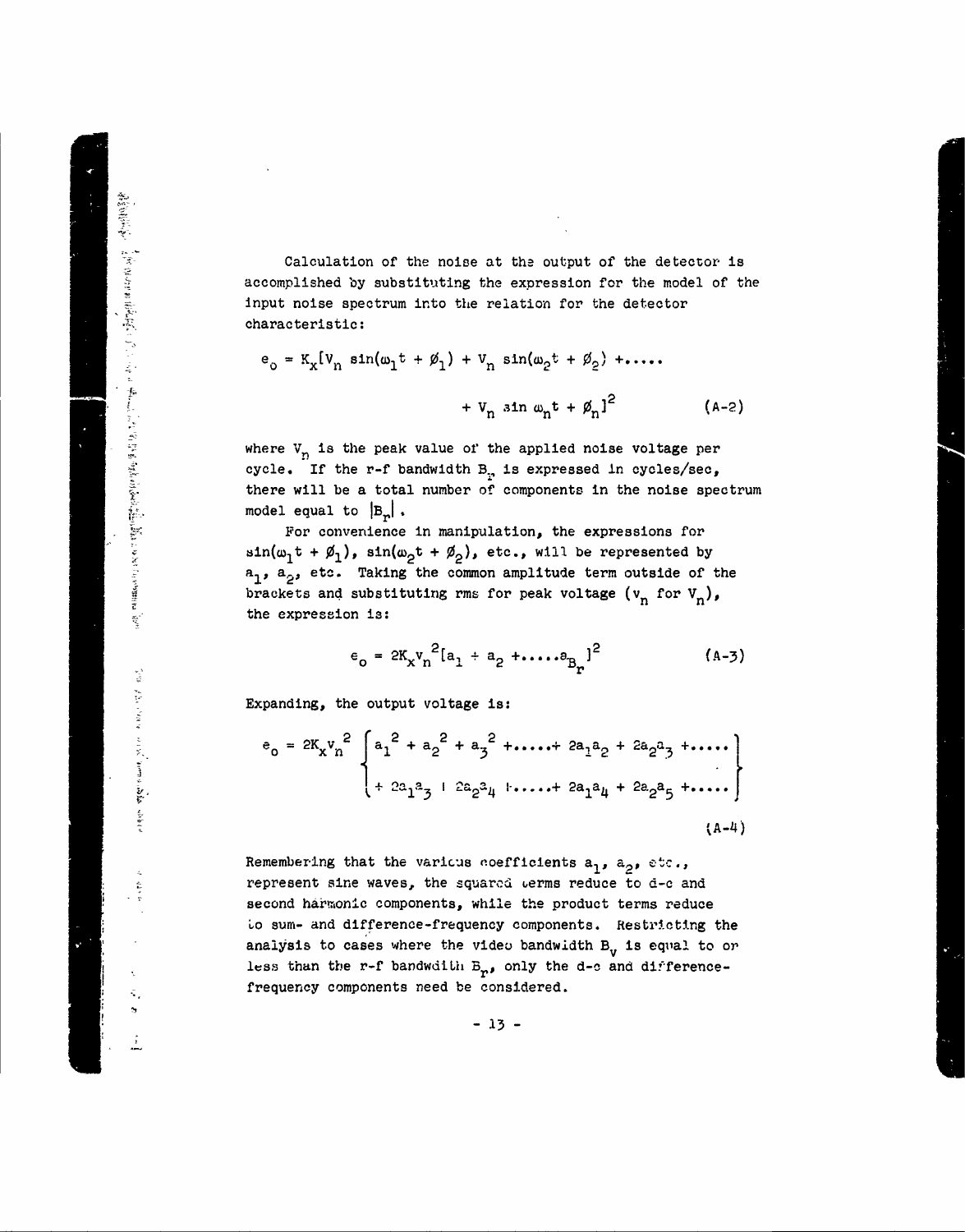There will be  $|B_r|$  d-c components, each of amplitude  $1/2$ . The difference frequency terms at **1** cycle/sec result from the products of adjacent components  $2a_1a_2$ ,  $2a_2a_3$ , etc. There will be a total of  $|B_r|$  - 1 such components, each of unit amplitude. Similarly, at m cycles per second there will be  $|B_r|$  -  $|m|$ components, each of unit amplitude.

Because of the random phase of the components of the original r-f spectrum model, the difference-frequency components occurring at each cycle in the video band must be added powerwise. The expression for the video output is thus:

$$
e_{o} = 2K_{x}v_{n}^{2} \left\{ \frac{|B_{r}|}{2} + [ |B_{r}| - 1]^{2} \cos(2\pi t + \emptyset_{a}) + [ |B_{r}| - 2]^{2} \cos(4\pi t + \emptyset_{b}) + [ |B_{r}| - 3]^{2} \cos(6\pi t + \emptyset_{c}) + .... \right\}
$$
\n(4-5)

The output noise spectrum, in terms of the squares of the rms values of each component, is sketchcd in **Fig.** A.2. To find the total noise voltage output within a video bandwidth  $B_{\nu}$ , the spectrum is integrated over  $B_{\nu}$ . This must be done power-wise, and then the square root taken. Assuming that the video amplifier response approaches, but does not include the d-c term, the expression is:

$$
v_{no} = K_{x}v_{n}^{2} \left[ \int_{0}^{B_{y}} 2B_{r} \left[ 1 - \frac{r}{B_{r}} \right] d r \right]^{\frac{1}{2}}
$$
 (A-6)

Integrating, the output noise voltage is found to be:

$$
v_{no} = K_x v_n^2 [2B_x B_y - B_y^2]^{\frac{1}{2}}
$$
 (A-7)

The threshold sensitivity of the system corresponds to the condition oi the signal voltage at the output of the

**-** *14* **-**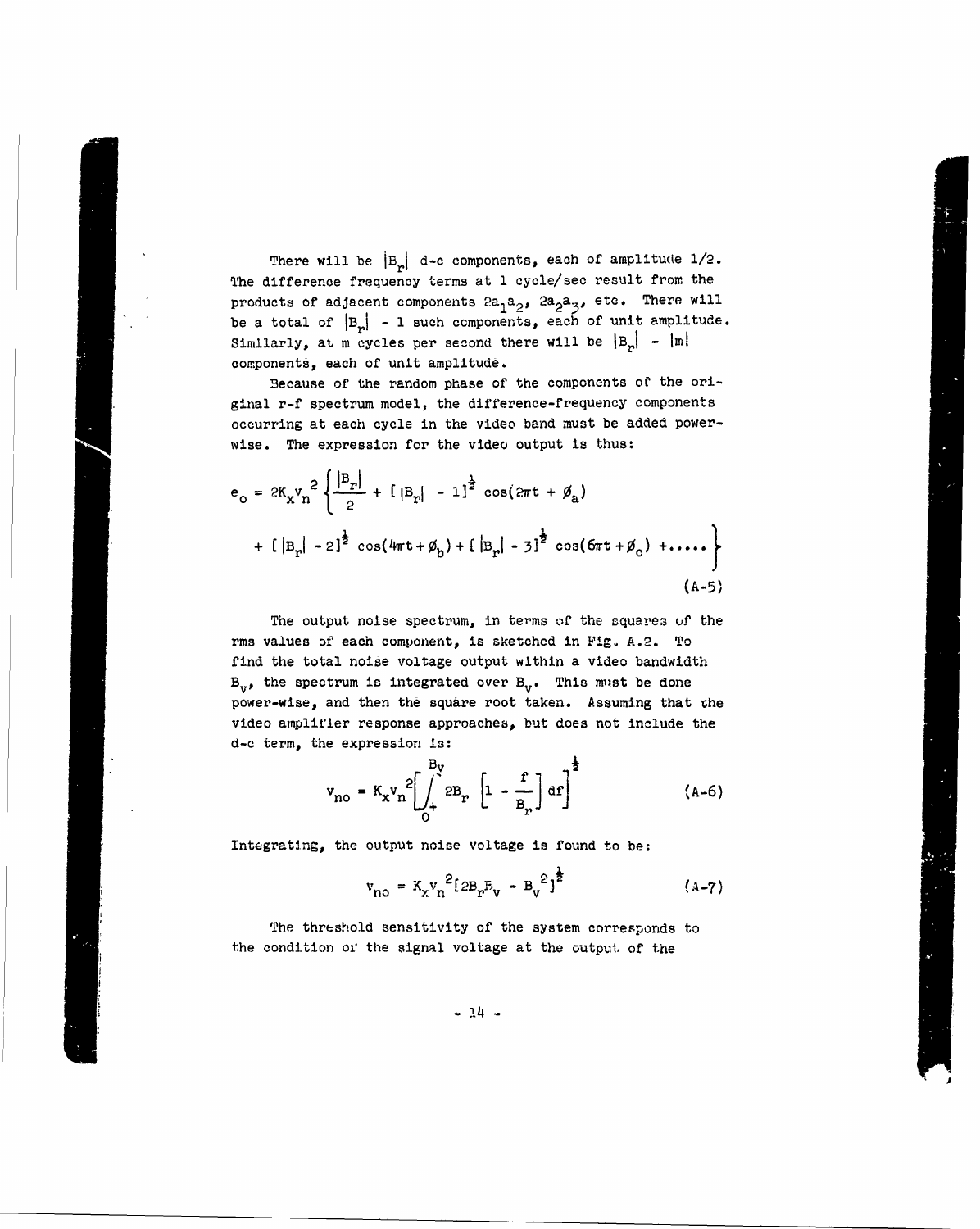



detector  $(v_{so})$  being equal to the above determined noise voltage. (It is assumed here that the noise due to the crystal itself is negligible: This is necessary for the realization of maximum system sensitivity).

The signal output voltage of the detector will be:

$$
e_{\text{SO}} = K_{\text{x}}[V_{\text{s}} \sin \omega_{\text{s}} t]^2 \qquad (A-8)
$$

where  $V_s$  is the peak value of the signal voltage applied to the detector. The peak output voltage for a c-w input, or **f .** a pulse which is sufficientlv wide to pass through thc video ampifier, will be given by tne **d-c** term obtained when the squaring is performed. Thus:

$$
v_{so} = \frac{K_x V_s^2}{2} = K_x v_s^2
$$
 where (A-y)

 $v_s$  is the rms value of the input rignal. Equating signal and noise output voltages,

**-15**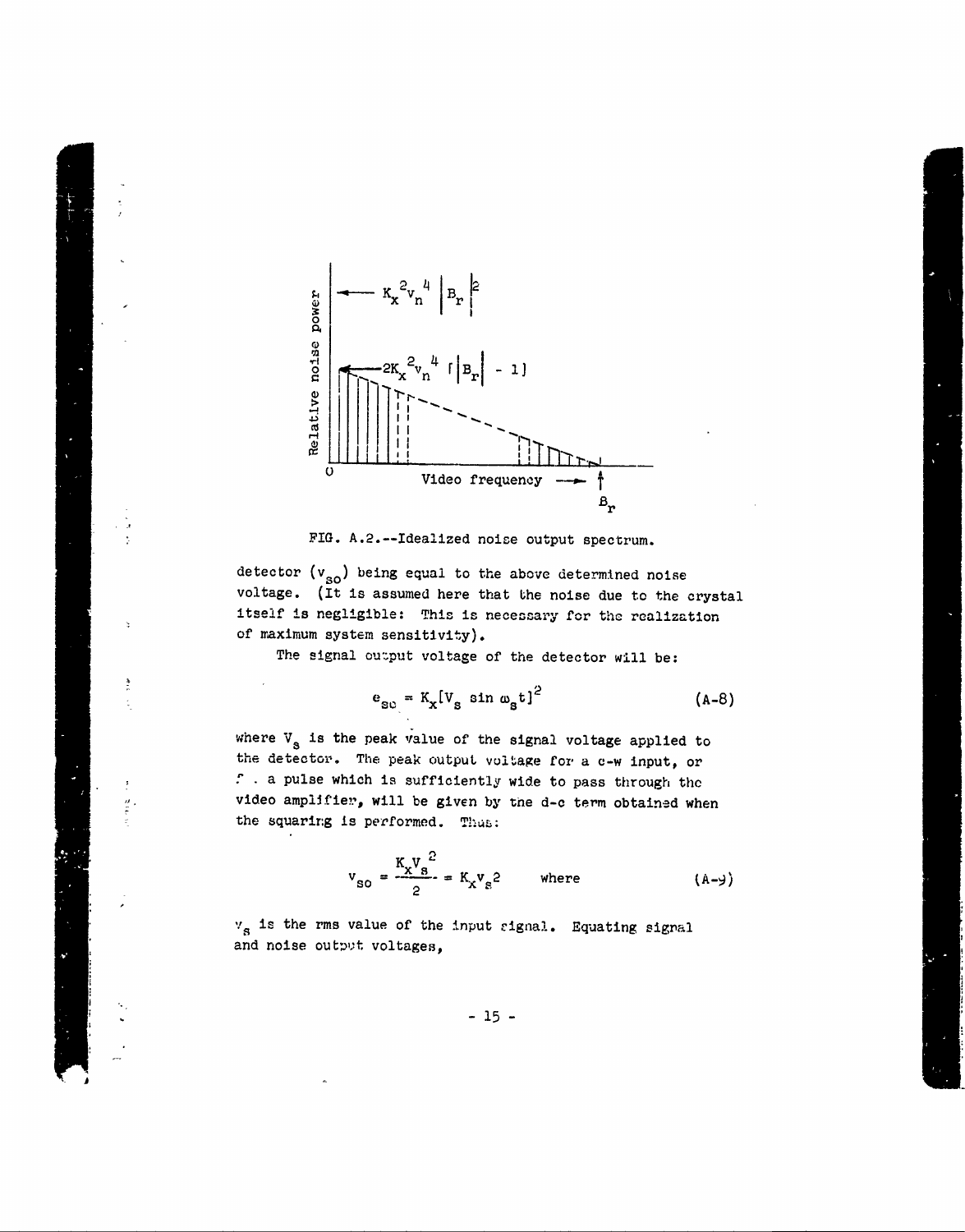$$
v_{s}^{2} = v_{n}^{2} [2B_{r}B_{v} - B_{v}^{2}]^{\frac{1}{2}}
$$
 (A-10)

where  $v_{n}$  is the thermal noise voltage per cycle of r-f bandwidth, as previously defined. This may be rewritten in terms of available powers at the input to the detector:

$$
P_{s} = P_{n} [2B_{r}B_{v} - B_{v}^{2}]^{\frac{1}{2}}
$$
 (A-11)

Putting noise puwer and bandwidths on a megacycle basis, and converting to decibel measure:

$$
P_{s_{\text{dbm}}} = -114 \text{ dbm} + 10 \text{ log}_{10} [2B_p B_v - B_v^2]^2
$$
 (A-12)

The above relation applies at the detector input. This is readily translated to the input of the preamplifier by adding in the effect of the excess noisiness of the preamplifier. The resulting relation for the maximum sensitivity of the system is:

 $\blacksquare$ 

$$
S_{\max_{\text{dbm}}} = -114 + F + 10 \log_{10} [B_e]
$$
 (A-13)

where F is the preamplifier noise figure in db and  $B_{\rm g}$  is the effective system bandwidth:

$$
B_e = [2B_r B_v - B_v^2]^{\frac{1}{2}}
$$
 (A-14)

When  $B_r$  is at least 10 times  $B_{\nu}$ ,  $B_e$  is given with good accuracy by:

$$
B_e = [2B_r B_v]^{1/2}
$$
 (A-15)

**- 16 -**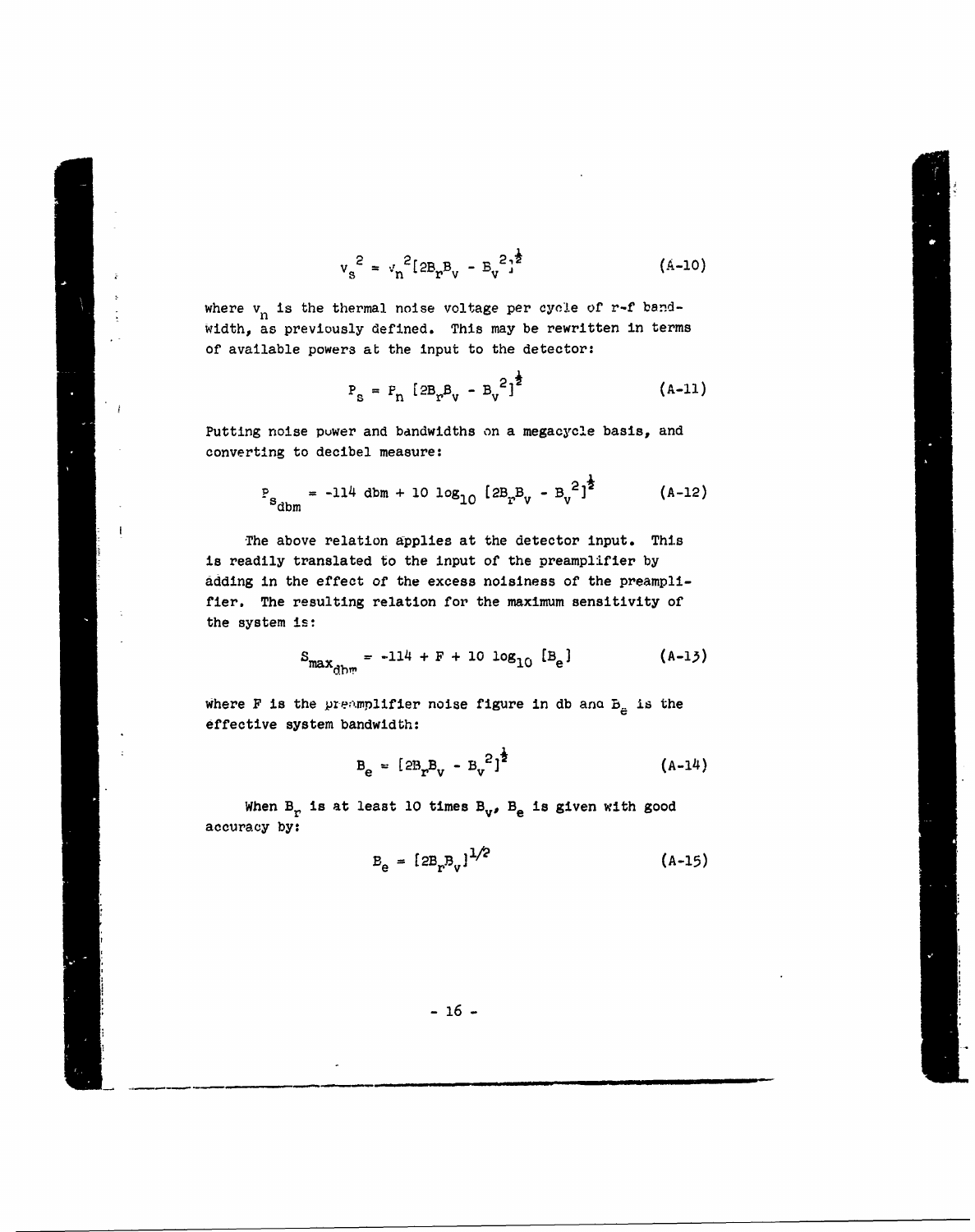## Reports Distribution List

#### DA+18-039-ac-h3189 and AP11cheor 27704

- Commander Commander<br>Air (vooratin aad Development Command<br>Ben (195, Baltimore, Morylsad<br>Alla -Cel, O.J, Schulle, -KDTDRK
- Cominander<br>Als Proving Ground Command<br>Eglin Alr Porce Bazo, Fiorida<br>Alsa Adj/TR3
- Ar Fisal Representative<br>Boeing Airplane Lampony<br>Seotilo I4, Washington<br>Alia, G. L. Hallingeworth, Plant 2
- Francisco de Alexander (Alexander Matematica)<br>Matematic Science and Bobustry<br>University of Chicago<br>Chicago 17 Illinoide<br>Chicago 17 Illinoide<br>Atta Mre, Norma Millor,<br>- Technical Librarian
- $\mathbf{r}$
- Federal Telerommunications Labo, Inc.<br>100 Washington Avenue<br>Nutley 10 New J-tsay<br>Alty: Mr., 1, J. Goldon
- General Electric Advancer Electronics Center<br>Cornell University Airport<br>Ithaca, Maw York<br>Alta Lubissian
- Hollicraftern Co.<br>4431 W. Fifth Avenus<br>Chicago 24, Mitanis<br>Attn. William Frankert
	-
- :<br>Englacering Library<br>3' na L. Martin Co.<br>Baltimore 3, Maryle
- Lincoln Laboratory<br>Mésagchusotta Institute of Toche Minus<br>P.D. Box 73<br>Lexiagion 73, Maasechroots<br>Atta - Library A-227<br>Atta - Library A-227  $\bullet$
- Melpar, Inc.<br>1000 Arlington Bivd.<br>Falls Church, Virgiria<br>Atta: Librarian
- $\ddot{\phantom{a}}$ University of Toune<br>Driense Renearch Laboratary<br>Boa 8829 - University Stotton<br>Austin, Tonae
- $\mathbf{I}$ Raytheon Mfg. Campany<br>Waytand, Measachueolti<br>Attn - Konatth Hudor
- 
- Sperry Gyrossape Co.<br>Great Nech, Long Jolanc, New York<br>Alin Mr. John Luoler
- Revero Coppor and Brass Ios.<br>Standard Rolling Millo Division<br>195 Fiz.nond Strost<br>Brooklyn, New York
- Department of the Air Force<br>Washington 25, D.C.<br>Attn. DRD-SC-5  $\mathbf{r}$
- Air Technical Intelligence *Conter*<br>Wright-Patterson Air Force Baro, Ohio<br>Ain: AFOIN-6BI  $\mathbf{r}$
- University of J<sup>111</sup>0-10<br>Electrical Engineering Dopartment<br>Urbann, It.lauta<br>Alta- Dv. Raymand Dullamat
- $\mathbf{r}$
- Chis State Researc.. Psu<br>Antenno Labsenbery<br>- Liumbee, Cheo<br>Atta: "Tom Tice Juhna Hophiae University<br>Rudiation Laboratory<br>13532, Paul Street<br>Baltimore 2, Maryland<br>Atta- Dr. D.D. King

 $\mathbf{r}$ 

General Electric Compost<br>Light Military Electronic<br>Equipment Dapt<br>Franch Read<br>Mitos, New York<br>Alta Mr. Paul Riddie  $\mathbf{r}$ 

 $\ddot{\phantom{a}}$ 

 $\mathbf{r}$ 

 $\mathbf{r}$ 

 $\mathbf{r}$ 

 $\overline{ }$ 

 $\bullet$ 

Raysheon Macufacturing Co.<br>Missile and Radar Division<br>Rodlord, Massachusotte<br>Atta - Mr., Renjamino Cole

General Electris Company<br>Microvave Laboratory<br>681 Galifernia Avenue<br>Palo Alto, Califernia<br>Atin: Technical Library

- Sylvania Electric Producto Inc.<br>Waltham Laboratorica<br>108 Ferst Avenue<br>Waltham, Macéachuaette<br>Alta Mr. John Dener  $\overline{\phantom{a}}$ 
	- Enierson Research Laboratory<br>701 Jament Street<br>Washington 10, D.C.<br>Atln Mr. S. Rattner

 $\ddot{\phantom{a}}$ 

- Airberne Instruments Laboratory, 1<br>1ê0 Old Country Read<br>Mineols, New York<br>ANn: Dr. Karl Spok
- Stavid Kaginoering, Inc.<br>U.S. Mighway 22<br>Pla.nisoid, Now Zirsay<br>Ama: Mr. C.L. Opits  $\mathbf{r}$ 
	- Emerson Rosearch Laboratories<br>Division of Emerson Radio and<br>Phangtaph Corp.<br>16 Lamons Streat, N. W.<br>Wertington 19, D. C.<br>Alta. Mr. Rabert Morria-
- Commonier<br>Wright Air Povolopment Center<br>Wright-Poblezoon Air Force Baoo,
- Ohio<br>Alm: Mr. J.G. Risco WCLRO
- University of Texas<br>Mil.tery Physico , anasech Laborate<br>Saa 3016, University Staliun<br>Avoiin I2, Texas
- Navy Dopartment<br>U.S. Stavel Ordnance |<br>Indianapolis 18, Imimh<br>Attu: Statior Library ice Plan

## Divector of Retearch and<br>Divelopment, Hq., USAP<br>Washington 25, D.C.<br>Arm + 1. Col., Thomas Monroe, Jr.<br>ArMD-CC  $\mathbf{r}$

- Raul Corporation<br>1769 Maia Street<br>Sena Montac, California<br>Alin, Margarot Anderton, Librarian<br>1867 Trancisco Ati Fracere.<br>1861 Corp Street<br>1862 Cley Street<br>Ooblood 12, California<br>Ooblood 12, California
- Hoodquartere, USAY<br>Asetstant for Operations Analysis<br>Dopuiy (21-1 of Stall, Operations<br>Washington 25, D.C.

## Commander<br>Wright Air Duvoloyment Centor<br>Wright+Pariz,oon Air Forra Base, Wright Air Bussing<br>Wright-Watterson Air Forra Bai<br>Cals<br>"12 - Stajar Pr Nasier, WCSN

 $\mathbf{r}$ 

Transporation (Efficer)<br>Signat Corps Englacerting Labo<br>Lyons Signat Laboratory, 1916p. bu. 42<br>Belmar, New Jersey<br>Marked: Two Signatures are policed<br>Attn: Countgeneratores (Division<br>Pile No. 416-191-24-34(1834)

 $\ddot{\phantom{a}}$ 

 $\mathbf{r}$ 

 $\mathbf{r}$ 

 $\frac{\alpha}{L}$ Ę  $\ddot{\phantom{1}}$  $\frac{1}{2}$ 

 $\frac{1}{2}$ 

 $\mathbf{r}$ 

 $\tau$ 

 $\mathbf{\ddot{H}}$ 

him, h

Ĵ.

V

 $\mathcal{Z}_{\mathcal{A}}$ 

 $\overline{\phantom{a}}$ 

- Chief, Research and Development D<br>Office of the Chief Signal Officer<br>Department of the Arm,<br>Washington 25, D.C.<br>Aita Siou.B
- 
- Chief, Plans and Operations Devision<br>Office of the Chief Signat (Vilcore<br>Department of the Army<br>Walhington 25, D.C.<br>Altn. SIGEW+2
- Commanding Officer<br>Signal Curps Electronico Researc's Unit<br>95601h TU<br>Mountain View, Galifornia
- 
- Commanding General<br>Army Electronics Proving Graund<br>Fort Hurchuca, Artenna<br>Atm Director<br>- Flectronics Warfare Department
- Chief, West Coast Oifice<br>Sinnal Corpo Engineering Laboralorico<br>75 South Grand Ave., Bidg. 6<br>Pasadena 2, Colifornia  $\mathbf{r}$
- Signal Carps Lissien Office<br>Wright Air Develooment Cester, WCOL-9<br>Post F5, Isr Floor, Bidg, 16<br>Wright-Patterson Air Force Base, Ohio
- $\mathbf{r}$ Signal Corpo Lusison Office<br>Massachusetts Institute of Technology<br>17 Massachusetts Ave., Bidg. 200.:110<br>Czmbeldge 37, Massachusetts<br>Atta - A-D - Tedrosian
- 
- Signal Guipe Illaloum Ulliver<br>Ordanner Corpr Guided Missile Center<br>Redstone Aroenal<br>Huntaville, Alabama  $\ddot{\phantom{a}}$ 
	- Commanding Officer<br>White Sande Sigas' Corps Agency<br>White Sande Proving Ground<br>Las Crucco, New Menico<br>Alta SIGWS4 M
- $\mathbf{r}$ Commending Officer<br>Office of Naval Research<br>Branch Office
- pranco Grira<br>19<mark>00 Ceary Sireet</mark><br>São Trionistus Cal Iornia  $\mathbf{r}$
- Chief, Buzrau us Ships<br>Navy Depátiment<br>Washington 25, D.C.<br>Attn Code 410  $\mathbf{I}$
- Chief, Bureas of Aeronautico<br>Navy Deparment<br>Washington 25, D.C.<br>Atta -EL 3  $\mathbf{I}$
- Comman et<br>- favel Ai+ Missile Test C-ntet<br>Point Mugu, Califernia<br>Aitn Code Mf 4  $\mathbf{t}$
- **Electronic Warfare Svelome Breach**<br>OP-347<br>Department of the Chief Neval Operations<br>Department of the Nevy<br>Washington 25, D G.
- $\bar{\mathbf{r}}$
- Dizector of haval keseorik Laberalary<br>Washington ap, D.C.<br>Attn: 'Code 2021  $\cdot$
- Director, Naval Recearch Laboratóry<br>Countermeasurez Branch Cade 5433<br>Washington 25, D. C.
- Commanding Officer and Director<br>U.S. Havat Eleccronico Laboratory<br>Lac Dingu S2: Caliturna<br>Alto Library Como sanding Offices<br>
U.S. Naval Urd Zeve Liboratory<br>Silver Springe, Maryland<br>Alin – Liborey
- At Serne Instrumento Laboratory<br>160 Old County Road<br>Mineola New York<br>Aita Mr. Juarph G. Rubeacon
- - University of Michigan<br>Willow Run Pusaafch Center<br>Ypollanii, Michigan<br>Atta Mr. R.J., Ohloson  $\mathbf{r}$
	- Advisory Group un Kleitrun Tulus<br>146 Braads vy Street<br>New York 13, New York<br>Atto H. Tuichin  $\mathbf{A}$
	- Kallèrnen Instrument Corporation<br>80-06 45th Avenue<br>Exmhural, New York
- Aniera su Electronico Laba, Inc.<br>641 Arch Stevet<br>Philodelphia 6, Pennoylvania  $\mathbf{r}$
- Haller, Rownand and Brawn, Inc.<br>124 N. Atherion Street<br>State College, Penneylvanta
- Norden-Koloy Carp- entige<br>Boston Klectroni, e Divisium<br>Snow A Unius Streese<br>Mooton 35, Massachuertte  $\mathbf{r}$
- Director, Electronic Defense Group<br>Engineering Neosart-h Institute<br>University of Michigan<br>Ann Arber, Michigan<br>Atte Dr. Welch
- $\mathbf{r}$
- Director of Research Division<br>College of Engineering<br>New York University<br>New York, New York<br>Attn Mr. R.F. Cotellesses  $\mathbf{r}$
- Countermeasures Laboratory<br>Gillillan Brethers, Inc.<br>1915 Venico Boulsvard<br>Los Angeles, Galifornia
- 
- A. R. F. Producta, Inc.<br>1626 West Lake Streat<br>Rive? Perest, Illinois<br>Attn Dr. Julius J. Hupert<br>Director of Resourch
- Huffman Laberateries, Inc.<br>Bax 2171, Termingl Annen<br>Loo Aspeles 34, California<br>Aitn R.E. Al'ingiam
- Listen Industries +<br>1025: Brittan Avenue<br>San Carles, California  $\mathbf{A}$
- Radiomeriae Corporation of America<br>15 Varick Stroet.<br>Ne= Tork IJ, New York<br>Atta M.C. Myers, Jr.<br>Supervisory Ragiaeor
- $\mathbf{r}$

- 
- 

. Tabe reports only

 $\rightarrow$ 

Luninander<br>Wright Air Geomogenesi Cestrz<br>Wright-Patterson Air Force Aire, Ohio<br>Atta. Cept. G.F. Book, WCLCI - .<br>Atta. G.F. Share, WCLCI - .<br>Atta - Mightgan, WCLCI - .<br>Atta - Mightgan, WCLCI - .<br>Atta - Mightgan, WCLCI - .<br>A

- 
-